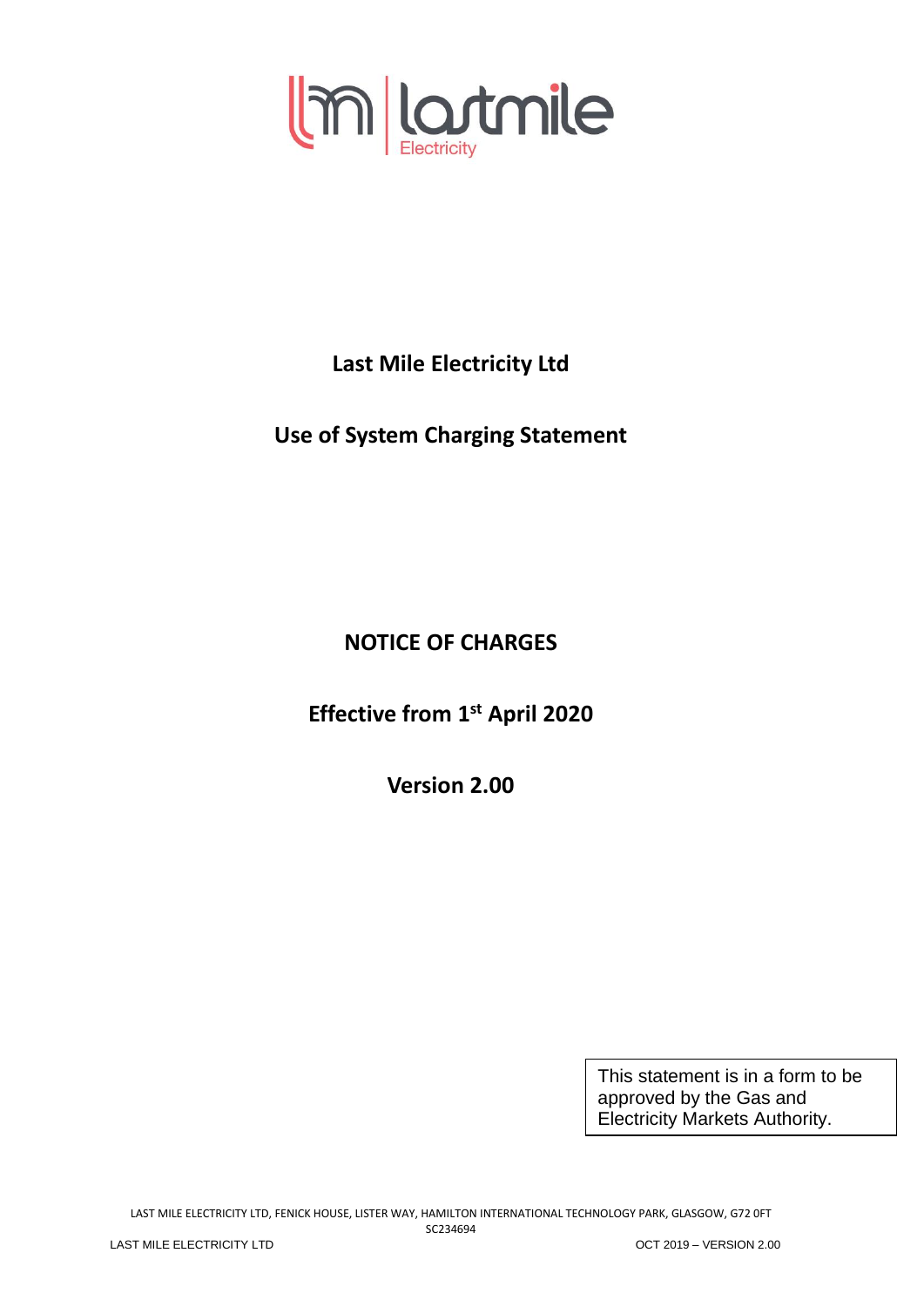# **Version Control**

| Version | Date       | Description of version and any changes made                 |
|---------|------------|-------------------------------------------------------------|
| 1.0     | 16/01/2019 | Final Charges for effective from 1 <sup>st</sup> April 2020 |
| 2.0     | 08/10/19   | Rebranded to Last Mile Electricity                          |

A change-marked version of this statement can be provided upon request. t.

LAST MILE ELECTRICITY LTD, FENICK HOUSE, LISTER WAY, HAMILTON INTERNATIONAL TECHNOLOGY PARK, GLASGOW, G72 0FT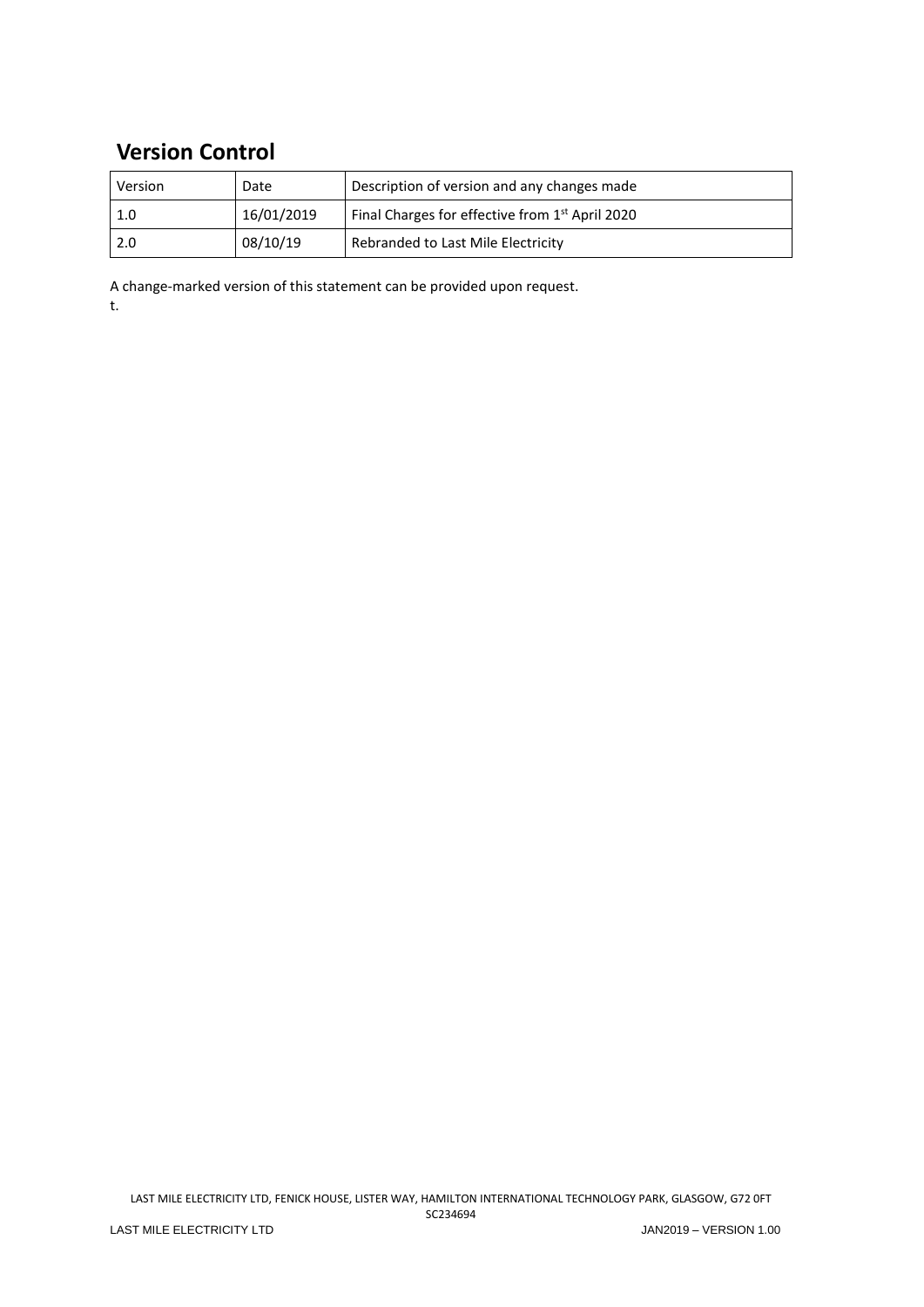# **Contents**

<span id="page-2-0"></span>

| 1. Introduction                                                                                                                                             | 4              |
|-------------------------------------------------------------------------------------------------------------------------------------------------------------|----------------|
| Validity period                                                                                                                                             | 5              |
| Contact details                                                                                                                                             | 5              |
| 2. Charge application and definitions                                                                                                                       | $\overline{7}$ |
| Supercustomer billing and payment                                                                                                                           | $\overline{7}$ |
| Site-specific billing and payment                                                                                                                           | 9              |
| Application of capacity charges                                                                                                                             | 10             |
| Application of charges for excess reactive power                                                                                                            | 12             |
| Incorrectly allocated charges<br>Generation charges for pre-2005 designated EHV properties                                                                  | 14<br>15       |
| Provision of billing data                                                                                                                                   | 16             |
| Out of area use of system charges                                                                                                                           | 16             |
| Licensed distribution network operator charges                                                                                                              | 16             |
| Licence exempt distribution networks                                                                                                                        | 17             |
| 3. Schedule of charges for use of the distribution system                                                                                                   | 19             |
| 4. Schedule of line loss factors                                                                                                                            | 20             |
| Role of line loss factors in the supply of electricity                                                                                                      | 20             |
| Calculation of line loss factors                                                                                                                            | 20             |
| Publication of line loss factors                                                                                                                            | 21             |
| 5. Notes for Designated EHV Properties                                                                                                                      | 22             |
| EDCM network group costs                                                                                                                                    | 22             |
| Charges for new Designated EHV Properties                                                                                                                   | 22<br>22       |
| Charges for amended Designated EHV Properties<br>Demand-side management                                                                                     | 22             |
| 6. Electricity distribution rebates                                                                                                                         | 23             |
| 7. Accounting and administration services                                                                                                                   | 23             |
| 8. Charges for electrical plant provided ancillary to the grant of use of system                                                                            | 23             |
| Appendix 1 - Glossary                                                                                                                                       | 24             |
|                                                                                                                                                             |                |
| Appendix 2 - Guidance notes                                                                                                                                 | 30             |
| Background                                                                                                                                                  | 30             |
| Meter point administration<br>Your charges                                                                                                                  | 30<br>32       |
| Reducing your charges                                                                                                                                       | 32             |
| Reactive power and reactive power charges                                                                                                                   | 32             |
| Site-specific EDCM charges                                                                                                                                  | 33             |
| Annex 1 - Schedule of charges for use of the distribution system by LV and HV Designated Properties                                                         | 35             |
| Annex 2 - Schedule of charges for use of the distribution system by Designated EHV Properties (including<br>LDNOs with Designated EHV Properties/end-users) | 35             |
| Annex 3 - Schedule of charges for use of the distribution system by preserved / additional LLF classes                                                      | 35             |
| Annex 4 - Charges applied to LDNOs with LV and HV end-users                                                                                                 | 35             |
| Annex 5 - Schedule of line loss factors                                                                                                                     | 35             |
| Annex 6 - Addendum to charging statement detailing charges for new Designated EHV Properties                                                                | 35             |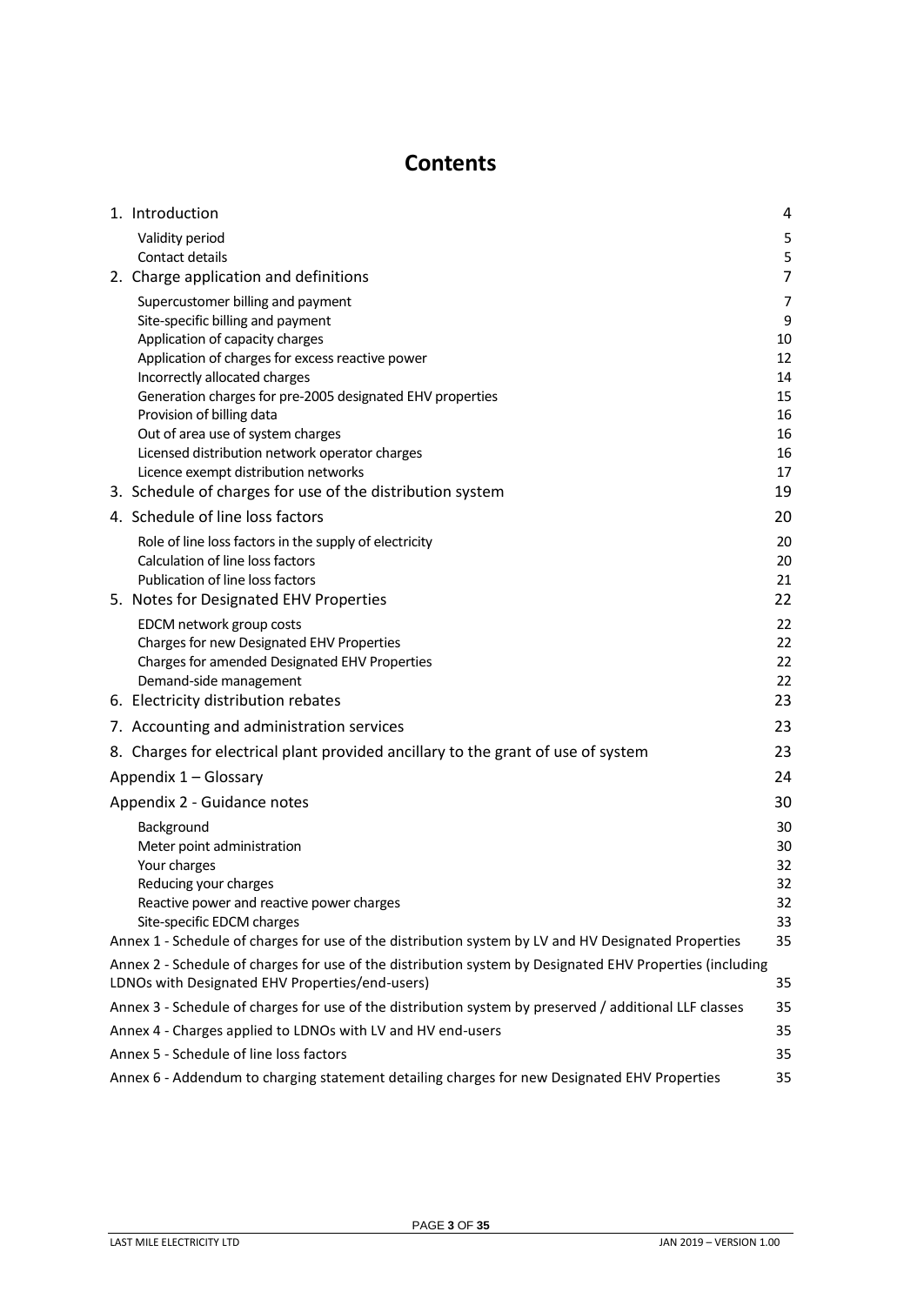# <span id="page-3-0"></span>**1. Introduction**

- 1.1. This statement tells you about our charges and the reasons behind them. It has been prepared consistent with Standard Licence Condition 14 of our Electricity Distribution Licence. The main purpose of this statement is to provide our schedule of charges<sup>1</sup> for the use of our Distribution System and to provide the schedule of Line Loss Factors<sup>2</sup> that should be applied in Settlement to account for losses from the Distribution System. We have also included guidance notes in Appendix 2 to help improve your understanding of the charges we apply.
- 1.2. Within this statement we use terms such as 'Users' and 'Customers' as well as other terms which are identified with initial capitalisation. These terms are defined in the glossary.
- 1.3. The charges in this statement are calculated using following methodologies as per the Distribution Connection and Use of System Agreement (DCUSA)33:
	- Common Distribution Charging Methodology (CDCM) for Low Voltage (LV) and High Voltage (HV) Designated Properties as per DCUSA Schedule 16;

and

- Extra-high Voltage (EHV) Distribution Charging Methodology (EDCM) for Designated EHV Properties as per DCUSA Schedule 17.
- 1.4. Separate charges are calculated depending on the characteristics of the connection and whether the use of the Distribution System is for demand or generation purposes. Where a generation connection is seen to support the Distribution System the charges will be negative and the Supplier will receive credits for exported energy.
- 1.5. The application of charges to premises can usually be referenced using the Line Loss Factor Class (LLFC) contained in the charge tables. Further information on how to identify and calculate the charge that will apply for your premise is provided in the guidance notes in Appendix 2.

<sup>3</sup> The Distribution and Connection Use of System Agreement (DCUSA) available from <http://www.dcusa.co.uk/SitePages/Documents/DCUSA-Document.aspx>

l  $<sup>1</sup>$  Charges can be positive or negative.</sup>

<sup>&</sup>lt;sup>2</sup> Known as adjustment factors in the Distribution Licence and commonly referred to as Loss Adjustment Factors. The schedule of Line Loss Factors will be provided in a revised statement shortly after the Line Loss Factors for the relevant year have been successfully audited by Elexon.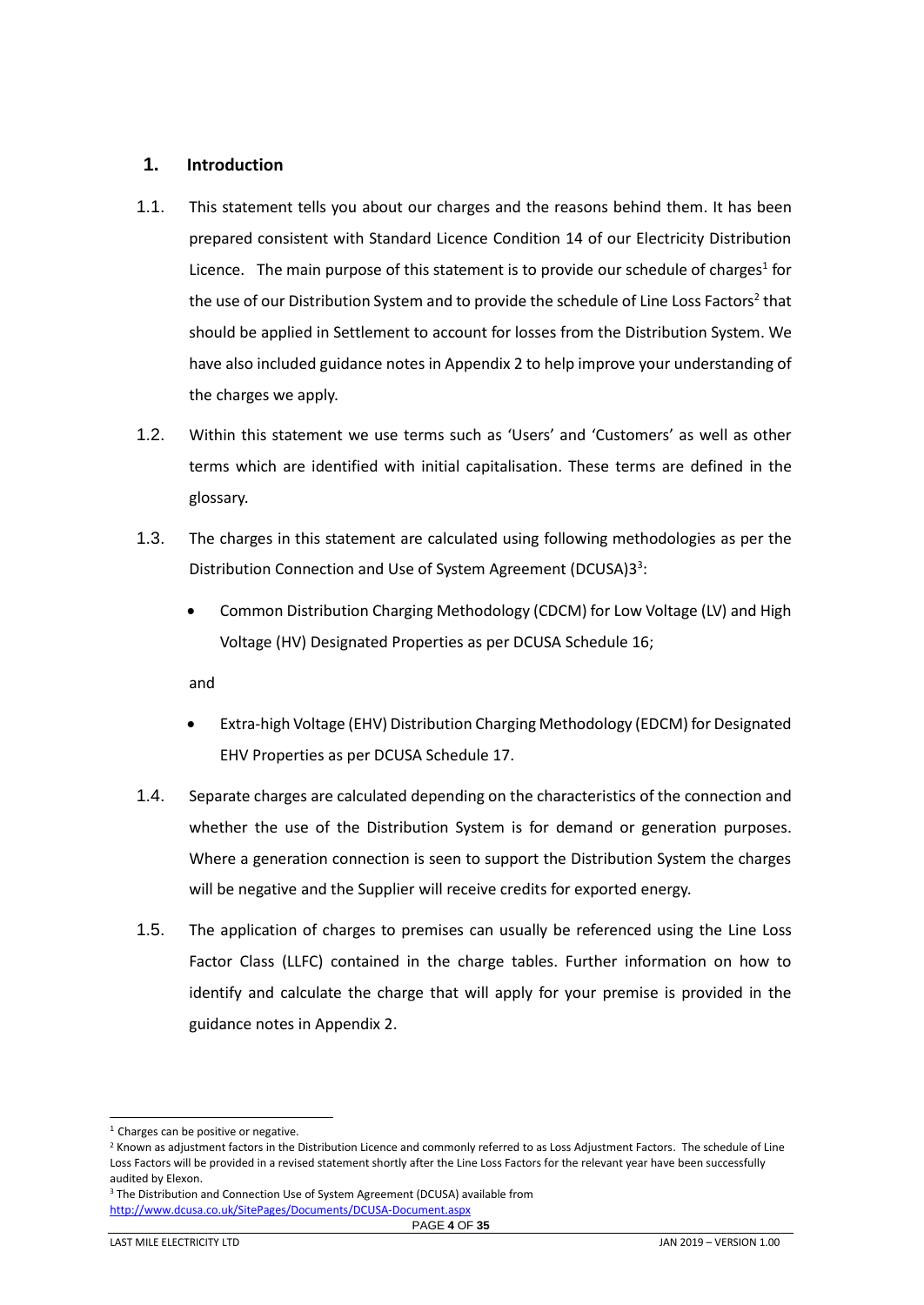- 1.6. All charges in this statement are shown **exclusive** of VAT. Invoices will include VAT at the applicable rate.
- 1.7. The annexes that form part of this statement are also available in spreadsheet format. This spreadsheet contains supplementary information used for charging purposes and a simple model to assist you to calculate charges. This spreadsheet can be downloaded from http://www.lastmile-uk.com/our-utility-networks/lastmile-electricity-networks/

### <span id="page-4-0"></span>**Validity period**

- 1.8. This charging statement is valid for services provided from the effective from date stated on the front of the statement and remains valid until updated by a revised version or superceded by a statement with a later effective date.
- 1.9. When using this charging statement, care should be taken to ensure that the relevant statement or statements covering the period that is of interest are used.
- 1.10. Notice of any revision to the statement will be provided to Users of our Distribution System. The latest statements can be downloaded from http://www.lastmileuk.com/our-utility-networks/lastmile-electricity-networks/.

# <span id="page-4-1"></span>**Contact details**

- 1.11. If you have any questions about this statement please contact us at this address:
	- Commercial Manager Last Mile Electricity Ltd Fenick House Lister Way Hamilton Technology Park Glasgow G72 0FT Email: electricityinfo@lastmile-uk.com Telephone: 03300 587 452
- <span id="page-4-2"></span>1.12. All enquiries regarding connection agreements and changes to maximum capacities should be addressed to:

Electrical Network Manager Last Mile Electricity Ltd Fenick House Lister Way Hamilton Technology Park Glasgow G72 0FT Email: electricityinfo@lastmile-uk.com Telephone: 03300 587 452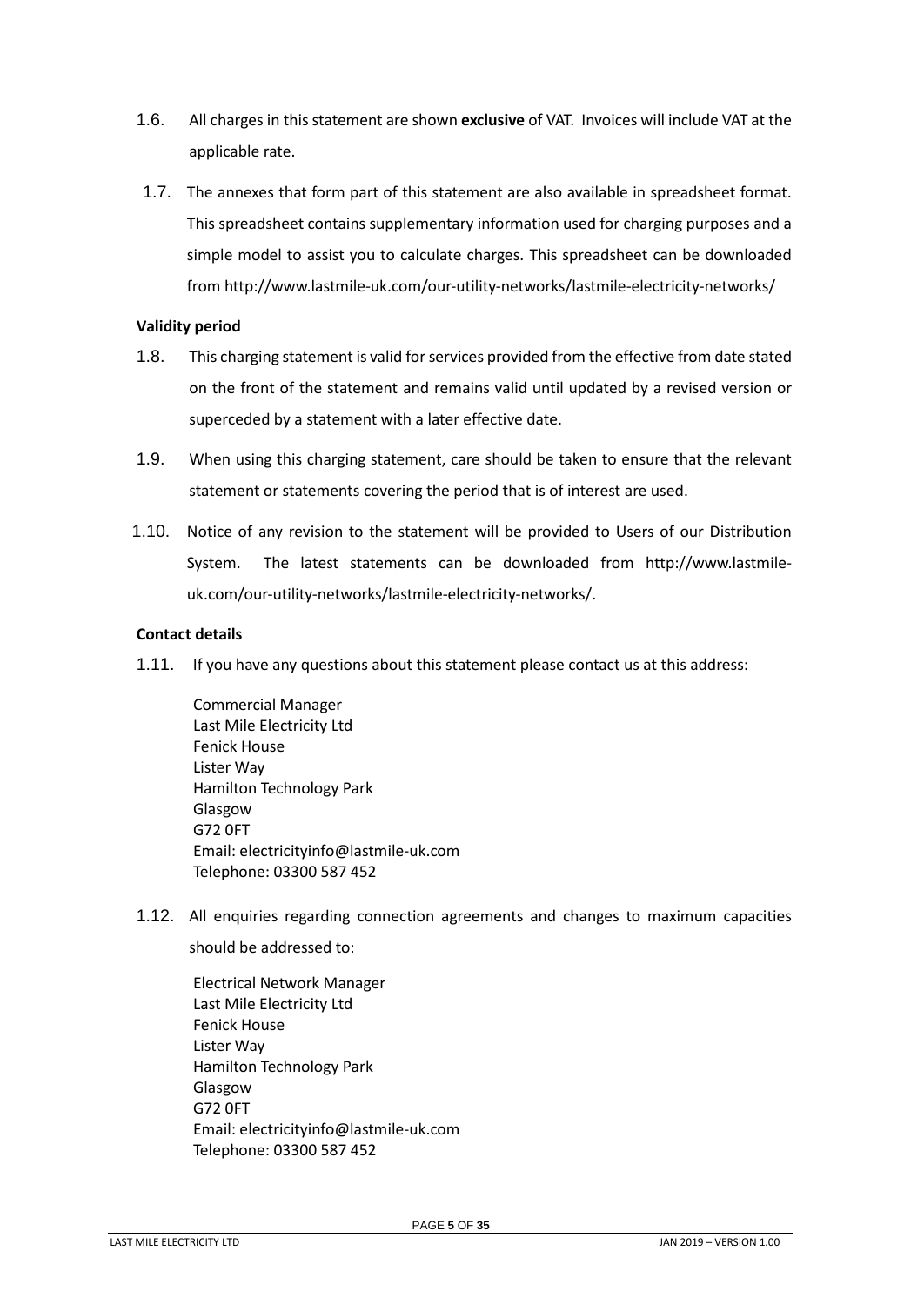1.13. For all other queries please contact our general enquiries telephone number: 03300 587 452; lines are open 08.30 - 17.00 Monday to Thursday, and 08.30 – 16.00 on Friday.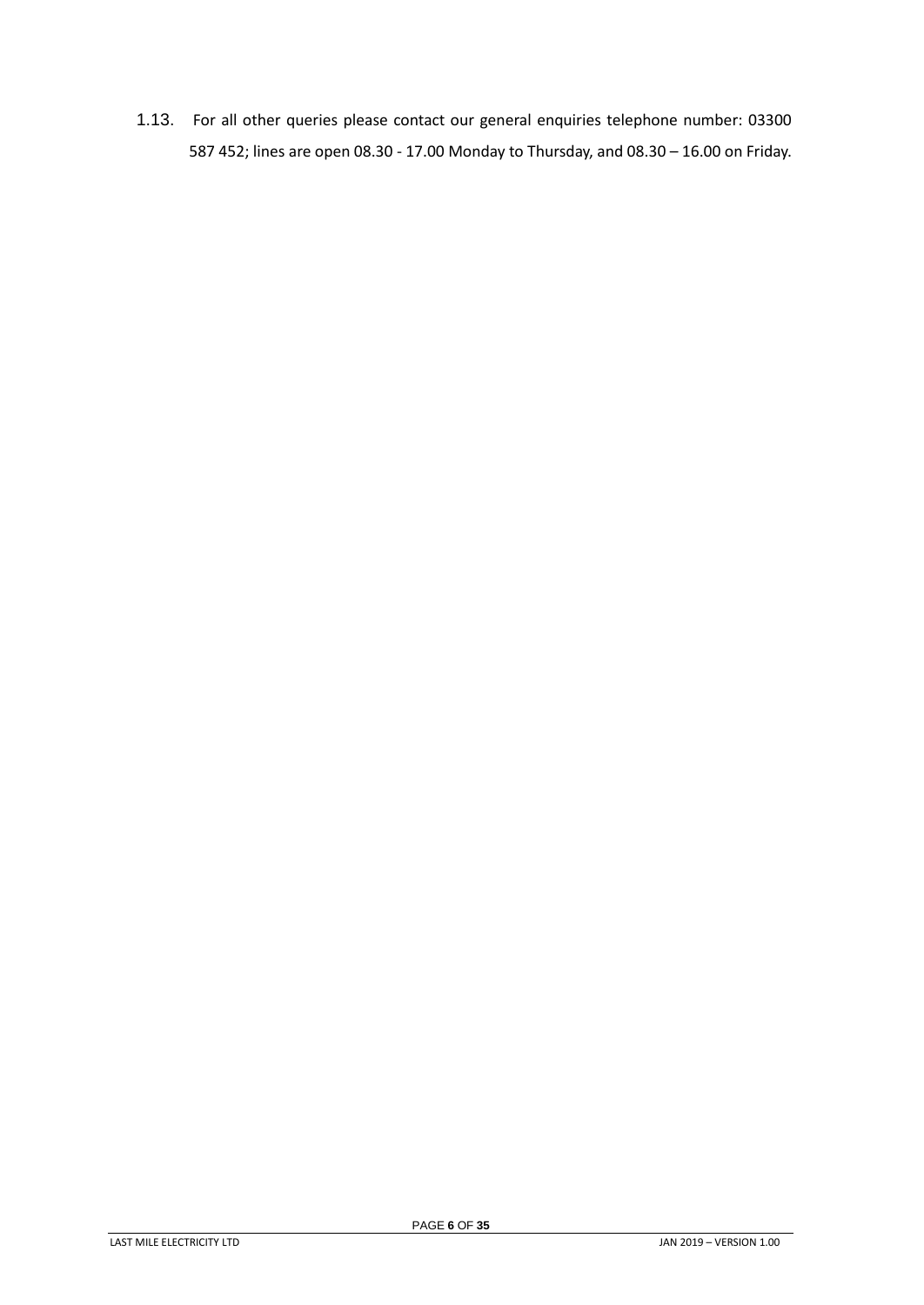# <span id="page-6-0"></span>**2. Charge application and definitions**

- 2.1. The following section details how the charges in this statement are applied and billed to Users of our Distribution System.
- 2.2. We utilise two billing approaches depending on the type of metering data received:
	- (a) The 'Supercustomer' approach for Customers for whom we receive aggregated consumption data through Settlement; and
	- (b) The 'Site-specific' approach is for Customers for whom we receive site-specific consumption data through Settlement.
- 2.3. We receive aggregated consumption data through Settlement for:
	- (a) Domestic and non-domestic Customers for whom Non-Half Hourly (NHH) metering data is used in Settlement (i.e. Customers with MPANs which are registered to Measurement Class A);
	- (b) Customer which are unmetered and are not settled pseudo Half Hourly (HH) metered (i.e. Customers with MPANs which are registered to Measurement Class B);
	- (c) Domestic Customers for whom HH metering data is used in Settlement (i.e. Customers with MPANs which are registered to Measurement Class F); and
	- (d) Non-domestic Customers for whom HH metering is data used in Settlement and which have whole current (WC) metering (i.e. Customers with MPANs which are registered to Measurement Class G).
- 2.4. We receive site specific consumption data through Settlement for:
	- (a) Non-domestic Customers for whom HH metering data is used in Settlement and which have current transformer (CT) metering (i.e. Customers with MPANs which are registered to Measurement Class C or E); and
	- (b) Customers which are unmetered and settled as pseudo HH metered (i.e. Customers with MPANs which are registered to Measurement Class D).

#### <span id="page-6-1"></span>**Supercustomer billing and payment**

- 2.5. The Supercustomer approach makes use of aggregated data obtained from Suppliers using the 'Aggregated Distribution Use of System (DUoS) Report' data flow.
- 2.6. Invoices are calculated on a periodic basis and sent to each User for whom we transport electricity through our distribution system. Invoices are reconciled over a period of approximately 14 months to reflect later and more accurate consumption figures.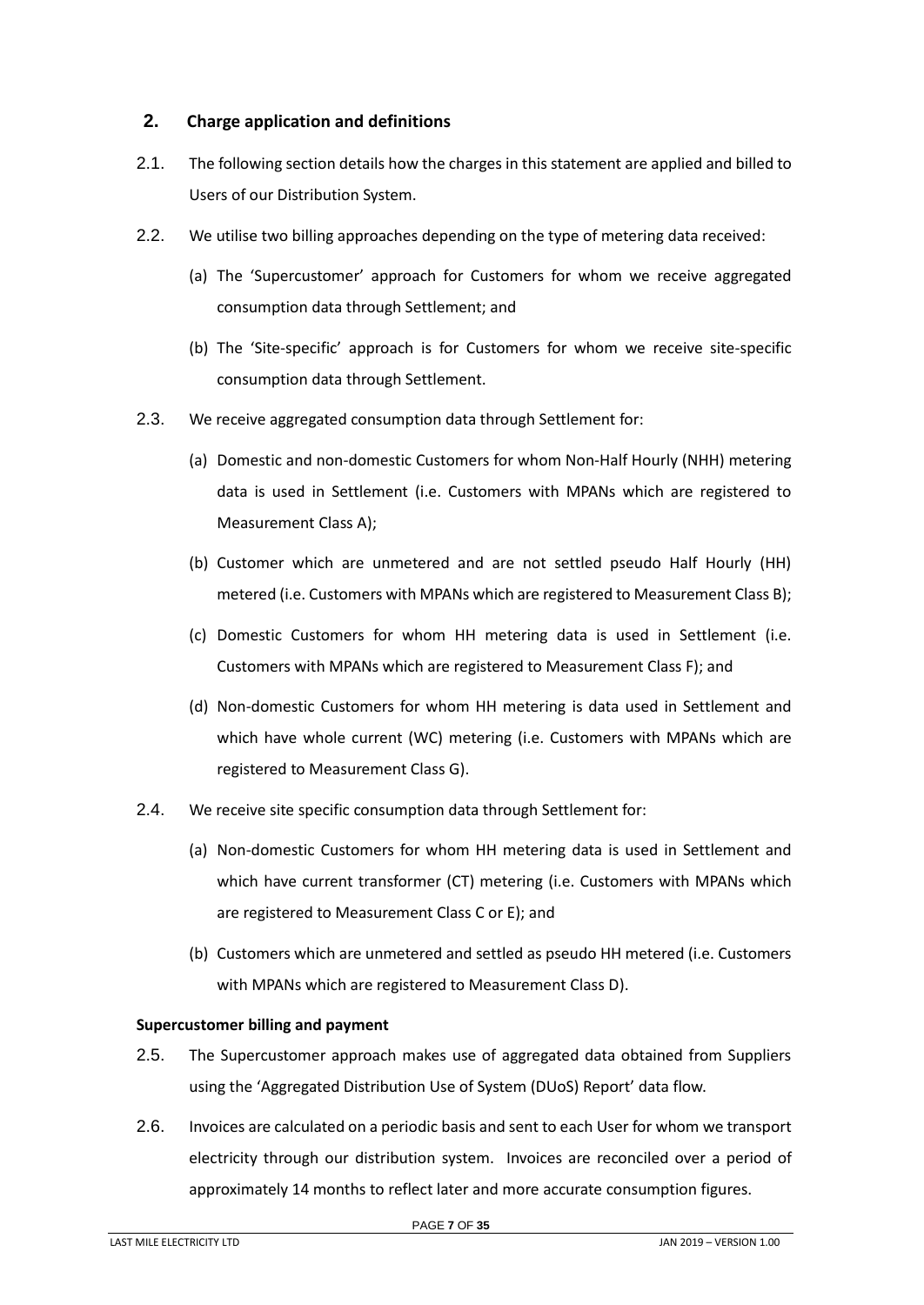2.7. The charges are applied on the basis of the LLFC assigned to the MPAN, and the units consumed within the time periods specified in this statement. These time periods may not necessarily be the same as those indicated by the Time Pattern Regimes (TPRs) assigned to the Standard Settlement Configuration (SSC). All LLFCs are assigned at our sole discretion, based on the tariff application rules set out in the appropriate charging methodology or elsewhere in this statement. Please refer to the section 'Incorrectly allocated charges' If you believe the allocated LLFC or tariff is incorrect.

#### **Supercustomer charges**

- 2.8. Supercustomer charges include the following components:
	- a fixed charge, pence/MPAN/day; there will be only one fixed charge applied to each MPAN; and
	- unit charges, pence/kilowatt-hour (kWh); more than one kWh charge may apply depending on the type of tariff for which the MPAN is registered.
- 2.9. Users who supply electricity to Customers for whom we received aggregated data through Settlement (see paragraph 2.3) will be allocated the relevant charge structure set out in Annex 1.
- 2.10. Identification of the appropriate charge can be made by cross-reference to the LLFC.
- 2.11. Valid Settlement Profile Class (PC) / Standard Settlement Configuration (SSC) / Meter Timeswitch Code (MTC) combinations for LLFCs where the Metering System is Measurement Class A or B are detailed in Market Domain Data (MDD).
- 2.12. Where an MPAN has an invalid Settlement combination, the 'Domestic Unrestricted' fixed and unit charges will be applied as default until the invalid combination is corrected. Where there are multiple SSC/TPR combinations, the default 'Domestic Unrestricted' fixed and unit charges will be applied for each invalid SSC/TPR combination.
- 2.13. To determine the appropriate charge rate for each SSC / TPR a lookup table is provided in the spreadsheet that accompanies this statement. 4
- 2.14. The time periods for unit charges where the Metering System is Measurement Class F or G are set out in the table 'Time Bands for Half Hourly Metered Properties' in Annex 1.

l

PAGE **8** OF **35** <sup>4</sup> MRA Data Transfer Catalogue available fro[m https://dtc.mrasco.com/](https://dtc.mrasco.com/)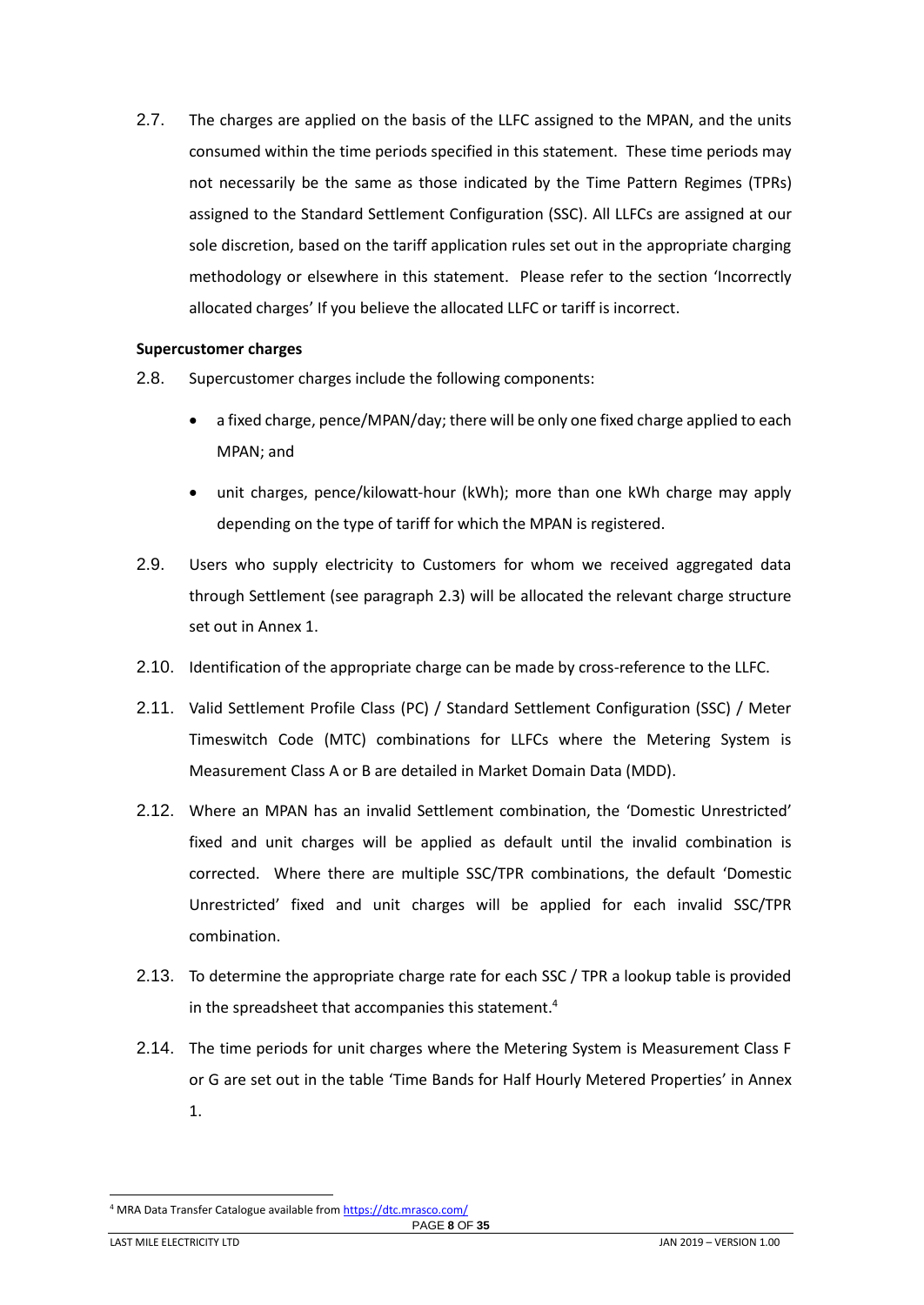2.15. The 'Domestic Off-Peak' and 'Small Non-Domestic Off-Peak charges are supplementary to either an unrestricted or two-rate charge.

#### <span id="page-8-0"></span>**Site-specific billing and payment**

- 2.16. The site-specific billing and payment approach makes use of HH metering data at premises level received through Settlement.
- 2.17. Invoices are calculated on a periodic basis and sent to each User for whom we transport electricity through our Distribution System. Where an account is based on estimated data, the account shall be subject to any adjustment that may be necessary following the receipt of actual data from the User.
- 2.18. The charges are applied on the basis of the LLFCs assigned to the MPAN (or the (MSID) for Central Volume Allocation (CVA) sites), and the units consumed within the time periods specified in this statement. Where MPANs have not been associated, for example when multiple points of connection fed from different sources are used for a single site, the relevant number of fixed charges will be applied.
- 2.19. All LLFCs are assigned at our sole discretion, based on the tariff application rules set out in the appropriate charging methodology or elsewhere in this statement. Please refer to section 'Incorrectly Allocated Charges' if you believe the allocated LLFC or tariff is incorrect. Where an incorrectly applied LLFC is identified, we may at our sole discretion apply the correct LLFC and/or charges.

#### **Site-specific billed charges**

- 2.20. Site-specific billed charges may include the following components:
	- a fixed charge, pence/MPAN/day or pence/MSID/day;
	- a capacity charge, pence/kilovolt-ampere(kVA)/day, for Maximum Import Capacity (MIC) and/or Maximum Export Capacity (MEC);
	- an excess capacity charge, pence/kVA/day, if a site exceeds its MIC and/or MEC;
	- unit charges, pence/kWh, more than one unit charge may be applied;

and

- an excess reactive power charge, pence/kilovolt-ampere reactive hour(kVArh), for each unit in excess of the reactive charge threshold.
- 2.21. Users who wish to supply electricity to Customers for whom we receive site-specific data through Settlement (see paragraph 2.4) will be allocated the relevant charge structure dependent upon the voltage and location of the Metering Point.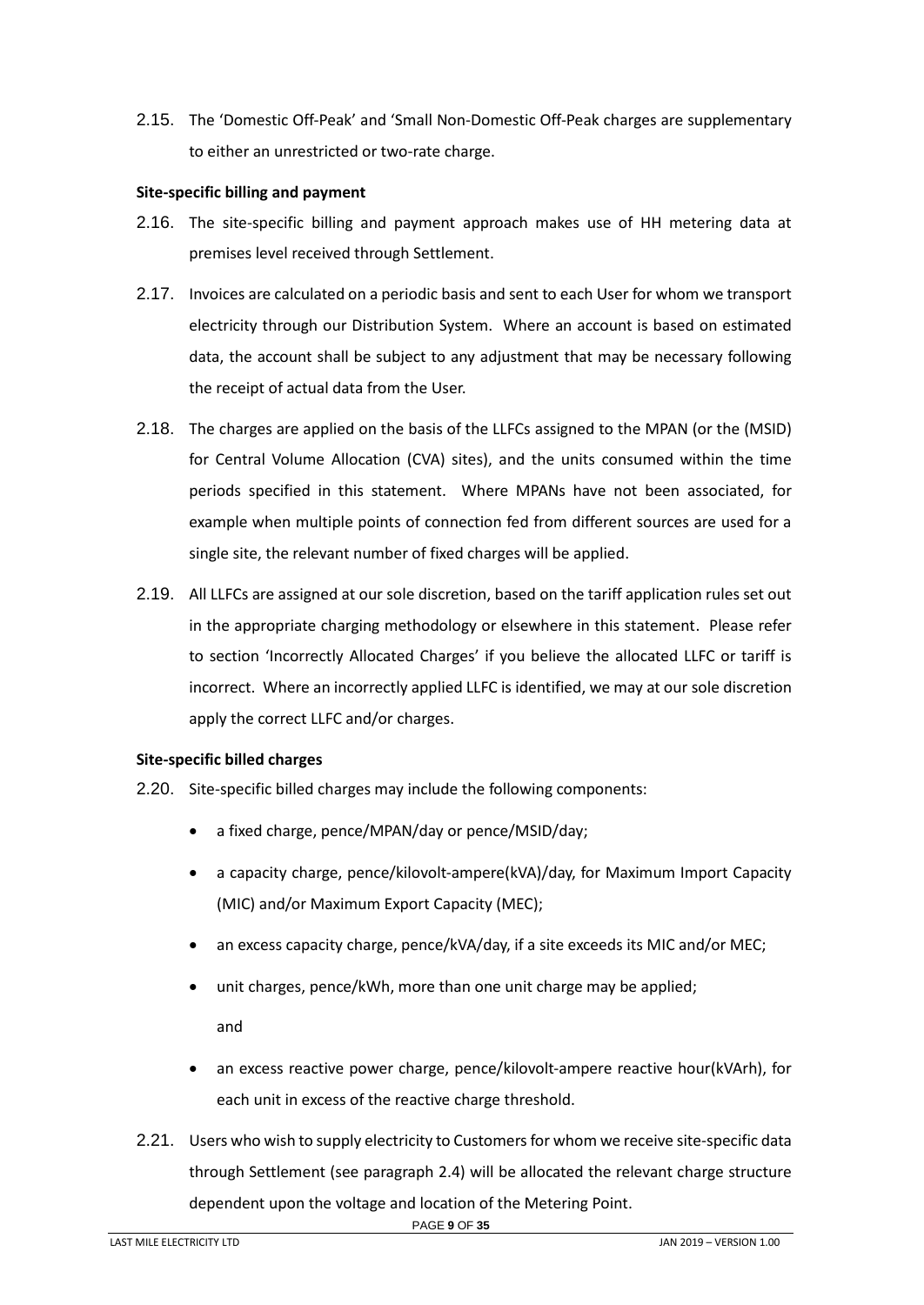- 2.22. Fixed charges are generally levied on a pence per MPAN/MSID per day basis. Where two or more HH MPANs/MSIDs are located at the same point of connection (as identified in the Connection Agreement), with the same LLFC, and registered to the same Supplier, only one daily fixed charge will be applied.
- 2.23. LV and HV Designated Properties will be charged in accordance with the CDCM and allocated the relevant charge structure set out in Annex 1.
- 2.24. For LV and HV Designated Properties that utilise a combination of Intermittent or Non-Intermittent generation technologies metered through a single MPAN/MSID, we will allocate the tariff based on the dominant technology. The dominant technology will have a higher combined installed capacity as evidenced in ratings contained in the Connection Agreement.
- 2.25. Designated EHV Properties will be charged in accordance with the EDCM and allocated the relevant charge structure set out in Annex 2.
- 2.26. Where LV and HV Designated Properties or Designated EHV Properties have more than one point of connection (as identified in the Connection Agreement) then separate charges will be applied to each point of connection.
- 2.27. Due to the seasonal nature of charges for Unmetered Supplies, changes between Measurement Classes B and D (or vice versa) shall not be agreed except with effect from 1<sup>st</sup> April in any charging year.

#### **Time periods for half hourly metered properties**

- 2.28. The time periods for the application of unit charges to LV and HV Designated Properties that are HH metered are detailed in Annex 1. We have not issued a notice to change the time bands.
- 2.29. The time periods for the application of unit charges to Designated EHV Properties are detailed in Annex 2. We have not issued a notice to change the time bands.
- 2.30. The time periods for the application of unit charges to Unmetered Supply Exit Points that are pseudo HH metered are detailed in Annex 1. We have not issued a notice to change the time bands.

#### <span id="page-9-0"></span>**Application of capacity charges**

2.31. The following sections explain the application of capacity charges and exceeded capacity charges.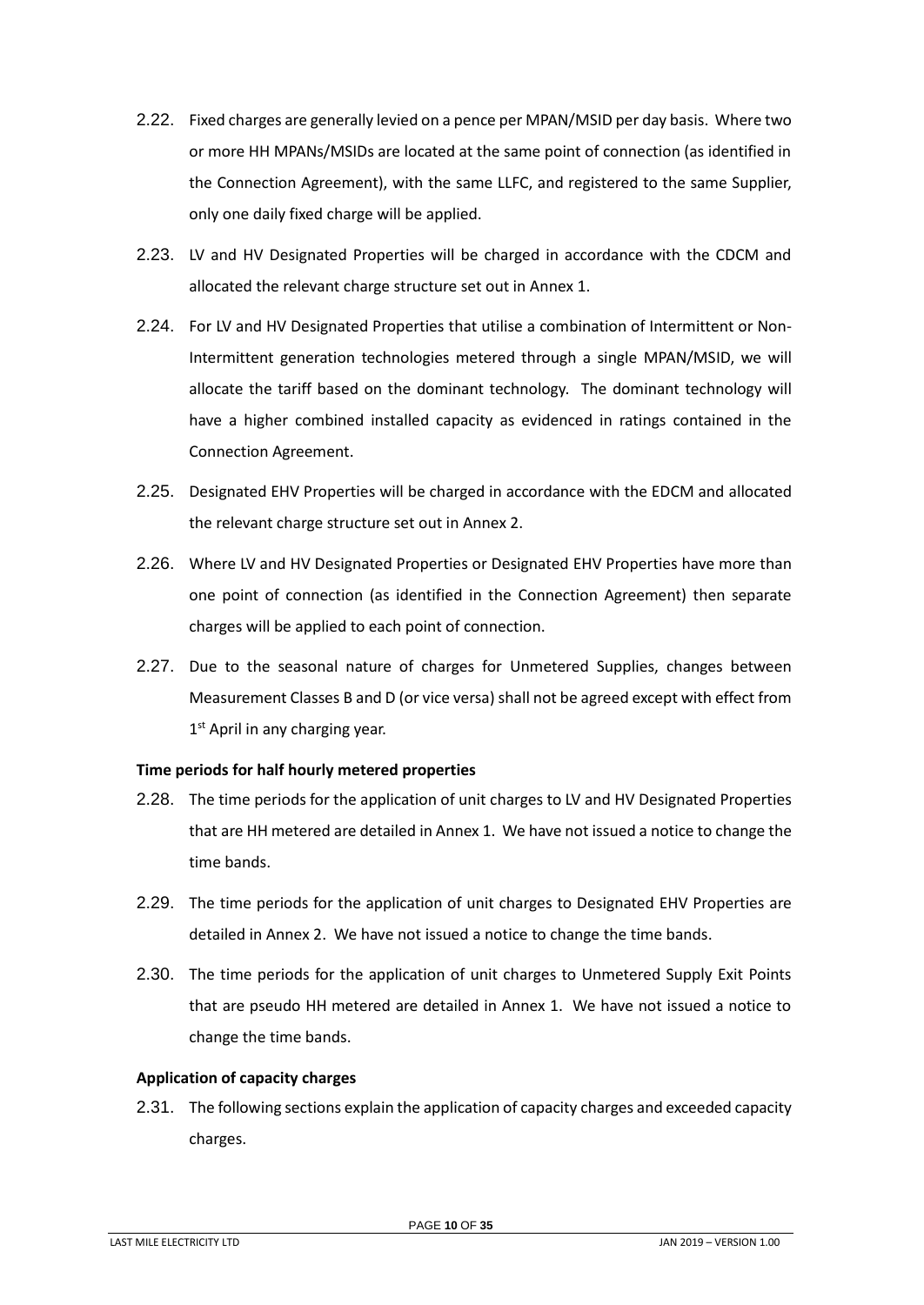#### **Chargeable capacity**

- 2.32. The chargeable capacity is, for each billing period, the MIC/MEC, as detailed below.
- 2.33. The MIC/MEC will be agreed with us at the time of connection or pursuant to a later change in requirements. Following such an agreement (be it at the time of connection or later) no reduction in MIC/MEC will be allowed for a 12 month period.
- 2.34. Reductions to the MIC/MEC may only be permitted once in a 12 month period. Where MIC/MEC is reduced the new lower level will be agreed with reference to the level of the Customer's maximum import and / or export demand respectively. The new MIC/MEC will be applied from the start of the next billing period after the date that the request was received. It should be noted that, where a new lower level is agreed, the original capacity may not be available in the future without the need for network reinforcement and associated charges.
- 2.35. In the absence of an agreement, the chargeable capacity, save for error or omission, will be based on the last MIC/MEC that we have previously agreed for the relevant premise's connection. A Customer can seek to agree or vary the MIC/MEC by contacting us using the contact details in section [0.](#page-2-0)12.

#### **Exceeded capacity**

2.36. Where a Customer takes additional unauthorised capacity over and above the MIC/MEC, the excess will be classed as exceeded capacity. The exceeded portion of the capacity will be charged at the excess capacity charge p/kVA/day rate, based on the difference between the MIC/MEC and the actual capacity used. This will be charged for the full duration of the billing period in which the breach occurs.

#### **Demand exceeded capacity**

Demand exceeded capacity =  $max(2 \times \sqrt{A}I^2 + max(RI, RE)^2 - MIC, 0)$ 

Where:

AI = Active Import (kWh)

RI = Reactive import (kVArh)

RE = Reactive export (kVArh)

MIC = Maximum import capacity (kVA)

2.37. Only reactive import and reactive export values occurring at times of active import are used in the calculation. Where data for two or more MPANs is aggregated for billing purposes the HH consumption values are summated prior to the calculation above.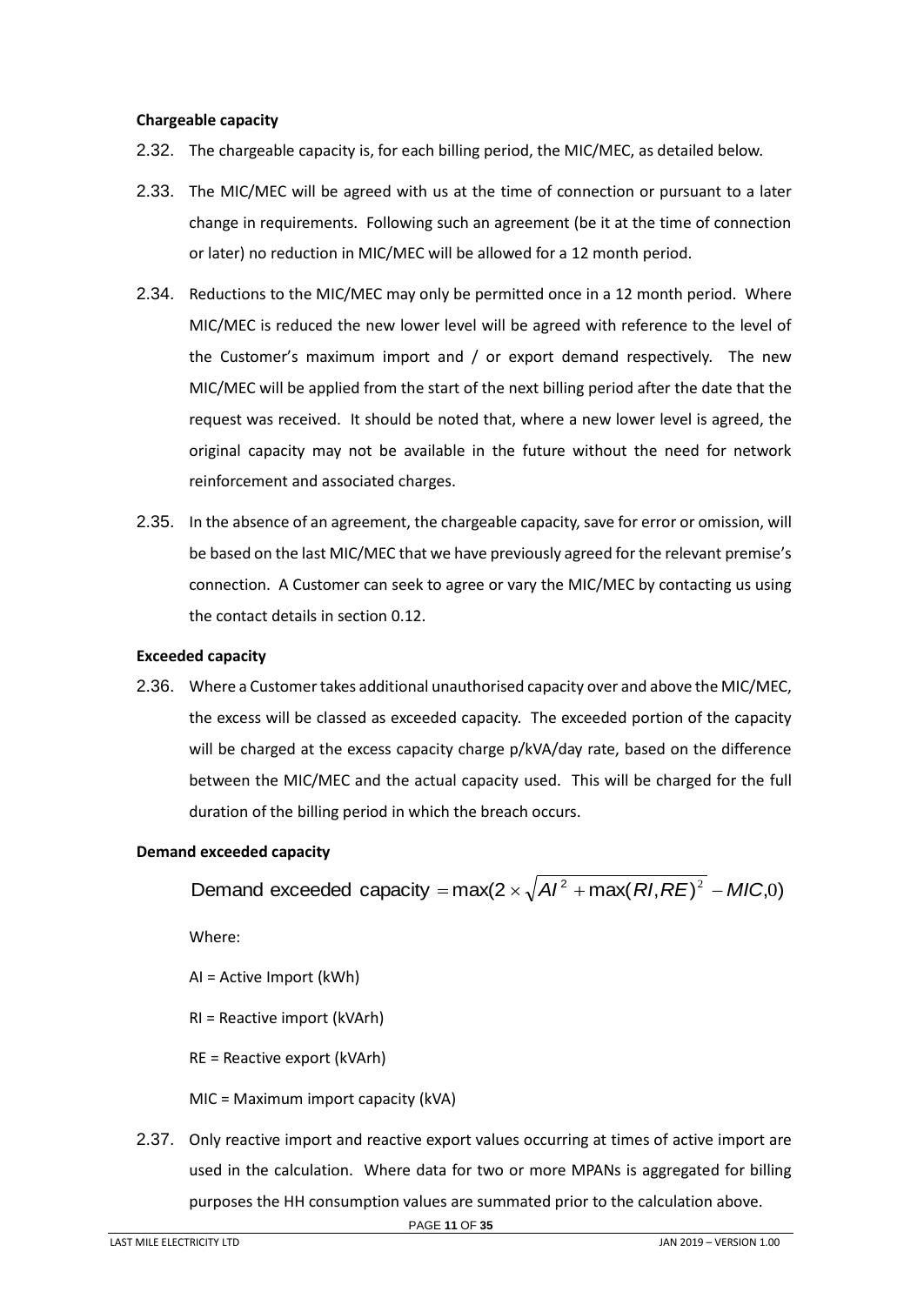2.38. This calculation is completed for every half hour and the maximum value from the billing period is applied.

## **Generation exceeded capacity**

Generation exceeded capacity =  $max(2 \times \sqrt{AE^2 + max(RI, RE)^2 - MEC,0})$ 

Where:

AE = Active Export (kWh)

RI = Reactive import (kVArh)

RE = Reactive export (kVArh)

MEC = Maximum export capacity (kVA)

- 2.39. Only reactive import and reactive export values occurring at times of active export are used in the calculation. Where data for two or more MPANs is aggregated for billing purposes the HH consumption values occurring at times of kWh export are summated prior to the calculation above.
- 2.40. This calculation is completed for every half hour and the maximum value from the billing period is applied.

# **Standby capacity for additional security on site**

2.41. Where standby capacity charges are applied, the charge will be set at the same rate as that applied to normal MIC. Should a Customer's request for additional security of supply require the provision of capacity from two different sources, we reserve the right to charge for the capacity held at each source.

#### **Minimum capacity levels**

2.42. There is no minimum capacity threshold.

# <span id="page-11-0"></span>**Application of charges for excess reactive power**

2.43. When an individual HH metered MPAN's reactive power (measured in kVArh) at LV and HV Designated Properties exceeds 33% of total active power (measured in kWh), in any given half hour, excess reactive power charges will apply. This threshold is equivalent to an average power factor of 0.95 during that half hour. Any reactive units in excess of the 33% threshold are charged at the rate appropriate to the particular charge.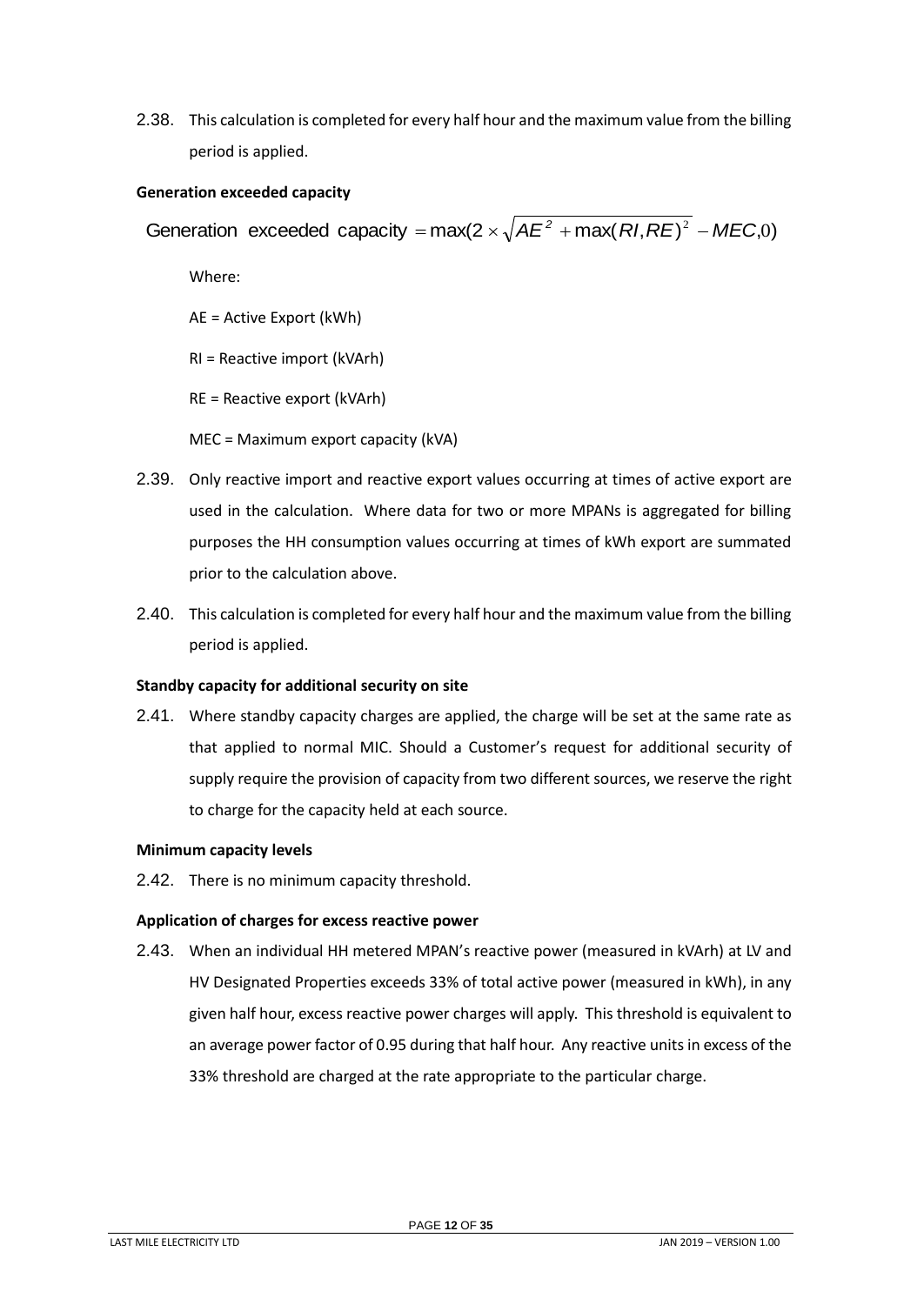2.44. Power Factor is calculated as follows:

Cos θ = Power Factor



2.45. The chargeable reactive power is calculated as follows:

#### **Demand chargeable reactive power**

d chargeable reactive power  
DemandchargeablekVArh= max
$$
\left( max(RI,RE) - \left( \sqrt{\left( \frac{1}{0.95^2} - 1 \right)} \times AI \right) 0 \right)
$$

Where:

AI = Active import (kWh)

RI = Reactive import (kVArh)

RE = Reactive export (kVArh)

- 2.46. Only reactive import and reactive export values occurring at times of active import are used in the calculation. Where data for two or more MPANs is aggregated for billing purposes the HH consumption values are summated prior to the calculation above.
- 2.47. The square root calculation will be to two decimal places.
- 2.48. This calculation is completed for every half hour and the values summated over the billing period.

#### **Generation chargeable reactive power**

Generation chargeable kVArh = max
$$
\left(\max(RI,RE) - \left(\sqrt{\frac{1}{0.95^2 - 1}} \times AE\right), 0\right)
$$

Where:

AE = Active Export (kWh)

- RI = Reactive Import (kVArh)
- RE = Reactive Export (kVArh)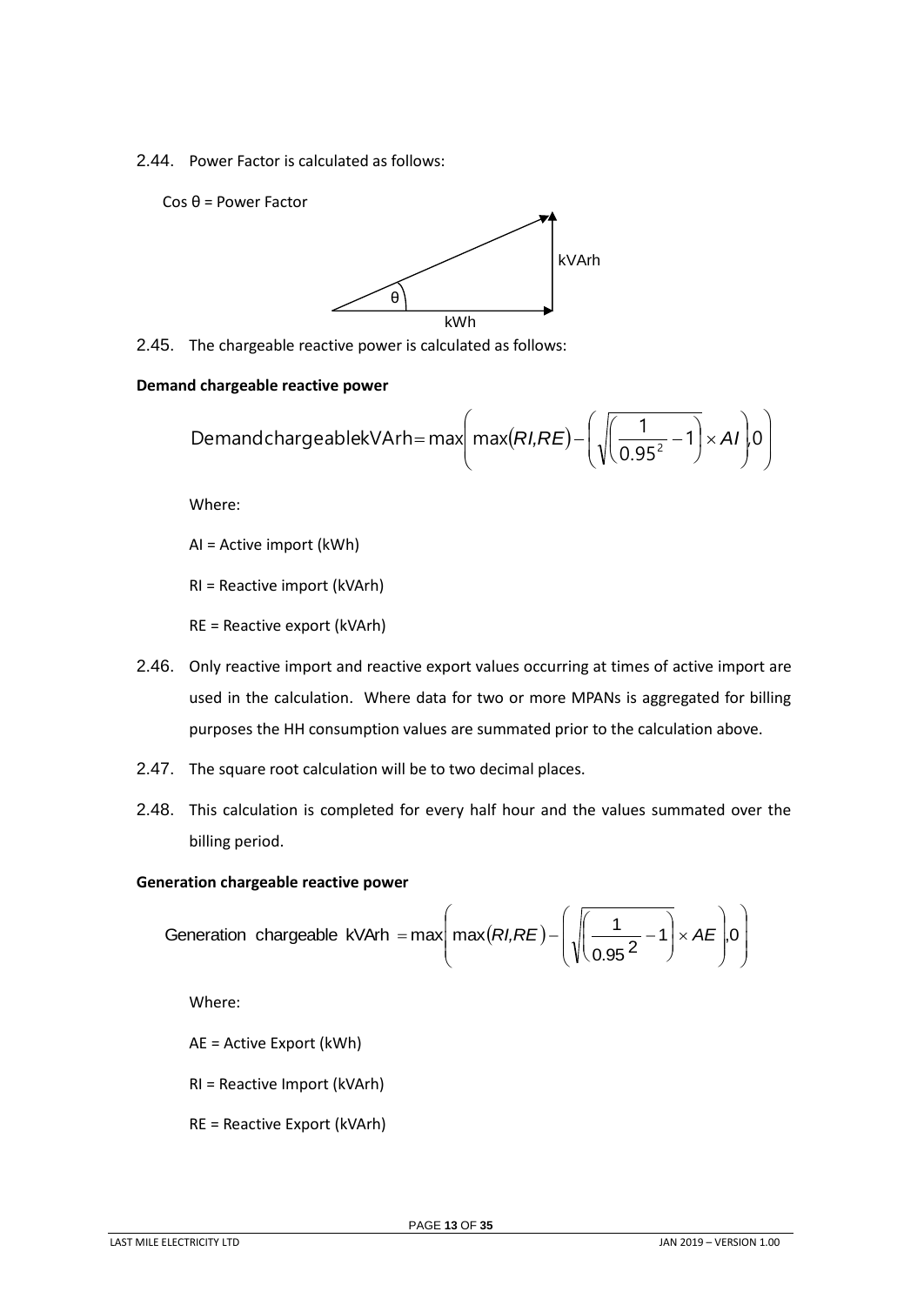- 2.49. Only reactive import and reactive export values occurring at times of active export are used in the calculation. Where data for two or more MPANs is aggregated for billing purposes the HH consumption values are summated prior to the calculation above.
- 2.50. The square root calculation will be to two decimal places.
- 2.51. This calculation is completed for every half hour and the values summated over the billing period.

### <span id="page-13-0"></span>**Incorrectly allocated charges**

- 2.52. It is our responsibility to apply the correct charges to each MPAN/MSID. The allocation of charges is based on the voltage of connection, import/export details including multiple MPANs, metering information and, for some tariffs, the metering location. Where an MPAN/MSID is used for export purposes in relation to an LV or HV Designated Property, the type of generation (intermittent or non-intermittent) also determines the allocation of charges.
- 2.53. We are responsible for deciding the voltage of connection. Generally, this is determined by where the metering is located and where responsibility for the electrical equipment transfers from us to the connected Customer.
- 2.54. The Supplier determines, and provides us with metering information and data. This enables us to allocate charges where there is more than one charge per voltage level. This metering information and data is likely to change over time if, for example, a Supplier changes from a two rate meter to a single rate meter. When we are notified this has happened we will change the allocation of charges accordingly.
- 2.55. If it has been identified that a charge may have been incorrectly allocated due to the metering information and / or data then a request for investigation should be made to the Supplier.
- 2.56. Where it has been identified that a charge may have been incorrectly allocated due to the voltage of connection, import/export details or metering location then a request to investigate the applicable charges should be made to us. Requests from persons other than the Customer or the current Supplier must be accompanied by a Letter of Authority from the Customer; the current Supplier must also acknowledge that they are aware that a request has been made. Any request must be supported by an explanation of why it is believed that the current charge should be changed, along with supporting information, including, where appropriate photographs of metering positions or system diagrams. Any request to correct the current charge that also includes a request for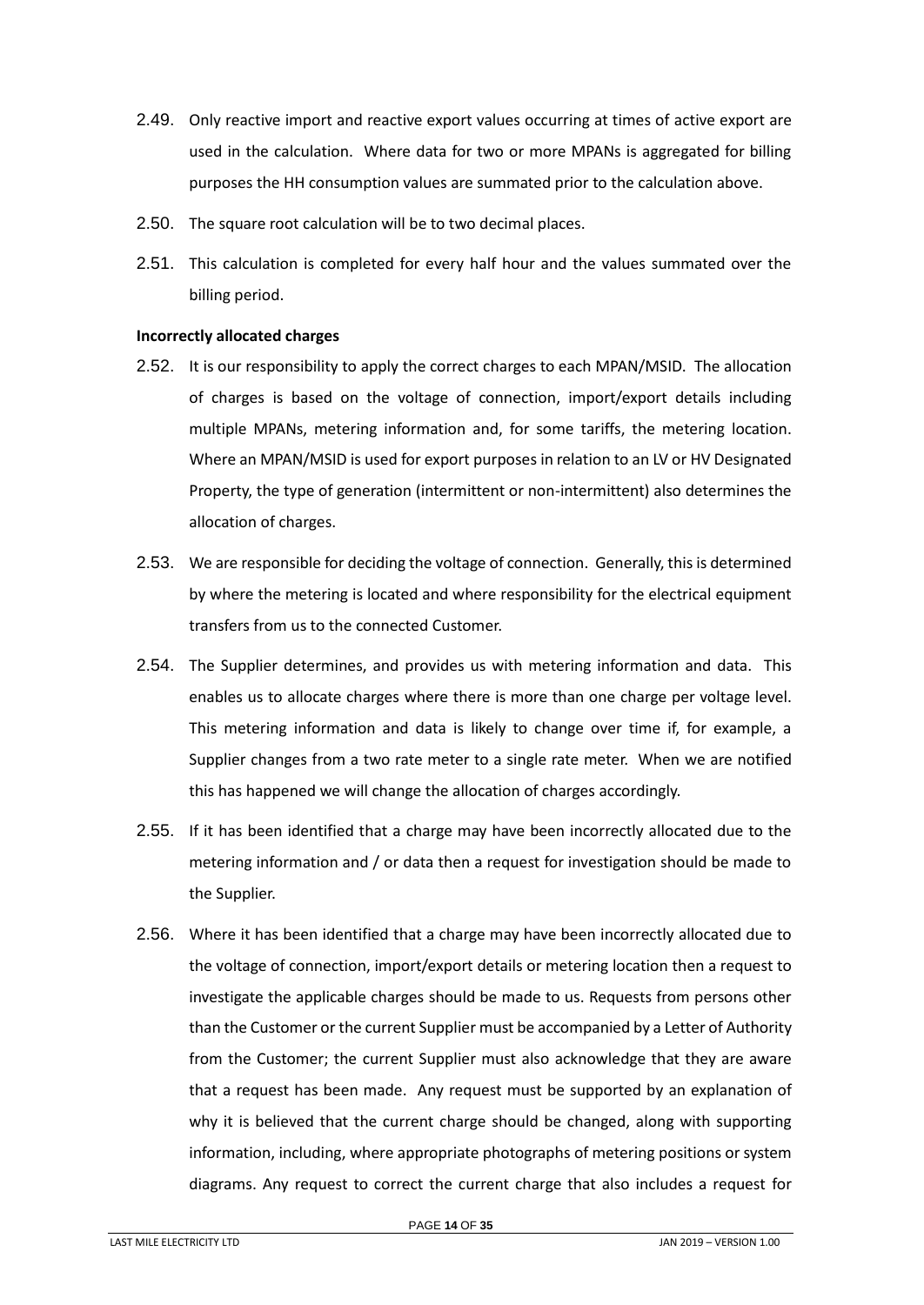backdating must include justification as to why it is considered appropriate to backdate the change.

- 2.57. An administration charge (covering our reasonable costs) may be made if a technical assessment or site visit is required, but we will not apply any charge where we agree to the change request.
- 2.58. Where we agree that the current LLFC/charge should be changed, then we will allocate the appropriate set of charges for the connection. Any adjustment will be applied from the date of the request, back to the date of the incorrect allocation or; up to the maximum period specified by the Limitation Act (1980) in England and Wales, which covers a six year period from the date of request, and the Prescription and Limitation (Scotland) Act 1973, which covers a five year period from the date of request; whichever is the shorter.
- 2.59. Any credit or additional charge will be issued to the relevant Supplier(s) who were effective during the period of change.
- 2.60. Should we reject the request (as per paragraph 2.56) a justification will be provided to the requesting party. We shall not unreasonably withhold or delay any decision on a request to change the charges applied and would expect to confirm our position within three months from the date of request.

#### <span id="page-14-0"></span>**Generation charges for pre-2005 designated EHV properties**

- 2.61. Designated EHV Properties that were connected to the distribution system under a pre-2005 connection charging policy are eligible for exemption from Use of System (UoS) charges for generation unless one of the following criteria has been met:
	- 25 years have passed since their first energisation/connection date (i.e. Designated EHV Properties with Connection Agreements dated prior to 1st April 2005, and for which 25 years has passed since their first energisation/connection date will receive UoS charges for generation from the next charging year following the expiry of their 25 years exemption, (starting 1st April), or
	- the person responsible for the Designated EHV Property has provided notice to us that they wish to opt in to UoS charges for generation.

If a notice to opt in has been provided there will be no further opportunity to opt out.

PAGE **15** OF **35** 2.62. Furthermore, if an exempt customer makes an alteration to its export requirement then the Customer may be eligible to be charged for the additional capacity required or energy imported or exported. For example, where a generator increases its export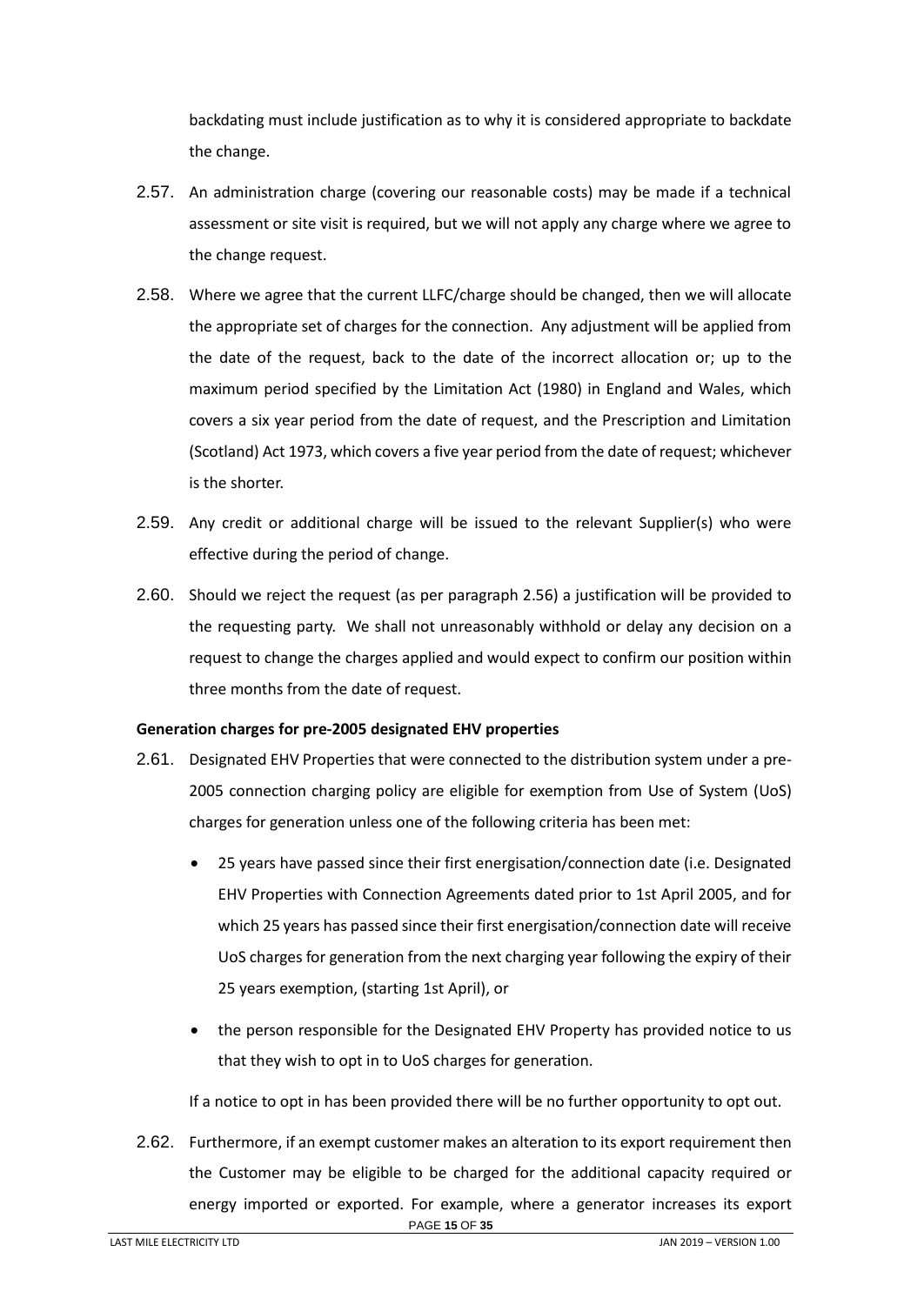capacity the incremental increase in export capacity will attract UoS charges as with other non-exempt generators.

#### <span id="page-15-0"></span>**Provision of billing data**

- 2.63. Where HH metering data is required for UoS charging and this is not provided in accordance with the BSC or DCUSA, such metering data shall be provided to us by the User of the system in respect of each calendar month within five working days of the end of that calendar month.
- 2.64. The metering data shall identify the amount of energy conveyed across the Metering System in each half hour of each day and shall separately identify active and reactive import and export. Metering data provided to us shall be consistent with that received through the metering equipment installed.
- 2.65. Metering data shall be provided in an electronic format specified by us from time to time and, in the absence of such specification, metering data shall be provided in a commaseparated text file in the format of Master Registration Agreement (MRA) data flow D0036<sup>5</sup> (as agreed with us). The data shall be emailed to [electricityinfo@lastmile](mailto:electricityinfo@energetics-uk.com)[uk.com.](mailto:electricityinfo@energetics-uk.com)
- 2.66. We require details of reactive power imported or exported to be provided for all Measurement Class C and E sites. It is also required for CVA sites and Exempt Distribution Network boundaries with difference metering. We reserve the right to levy a charge on Users who fail to provide such reactive data. In order to estimate missing reactive data, a power factor of 0.9 lag will be applied to the active consumption in any half hour.

#### <span id="page-15-1"></span>**Out of area use of system charges**

2.67. Last Mile Electricity do not have a Distribution Service Area.

#### <span id="page-15-2"></span>**Licensed distribution network operator charges**

- 2.68. Licensed Distribution Network Operator (LDNO) charges are applied to LDNOs who operate Embedded Networks on our distribution systems.
- 2.69. The charge structure for LV and HV Designated Properties embedded in networks operated by LDNOs will mirror the structure of the 'All-the-way' Charge and is dependent upon the voltage of connection of each embedded network to the host DNO's network. The same charge elements will apply as those that match the LDNO's end customer charges. The relevant charge structures are set out in Annex 4.

l

<sup>5</sup> MRA Data Transfer Catalogue available from hhtps://dtc.mrasco.com/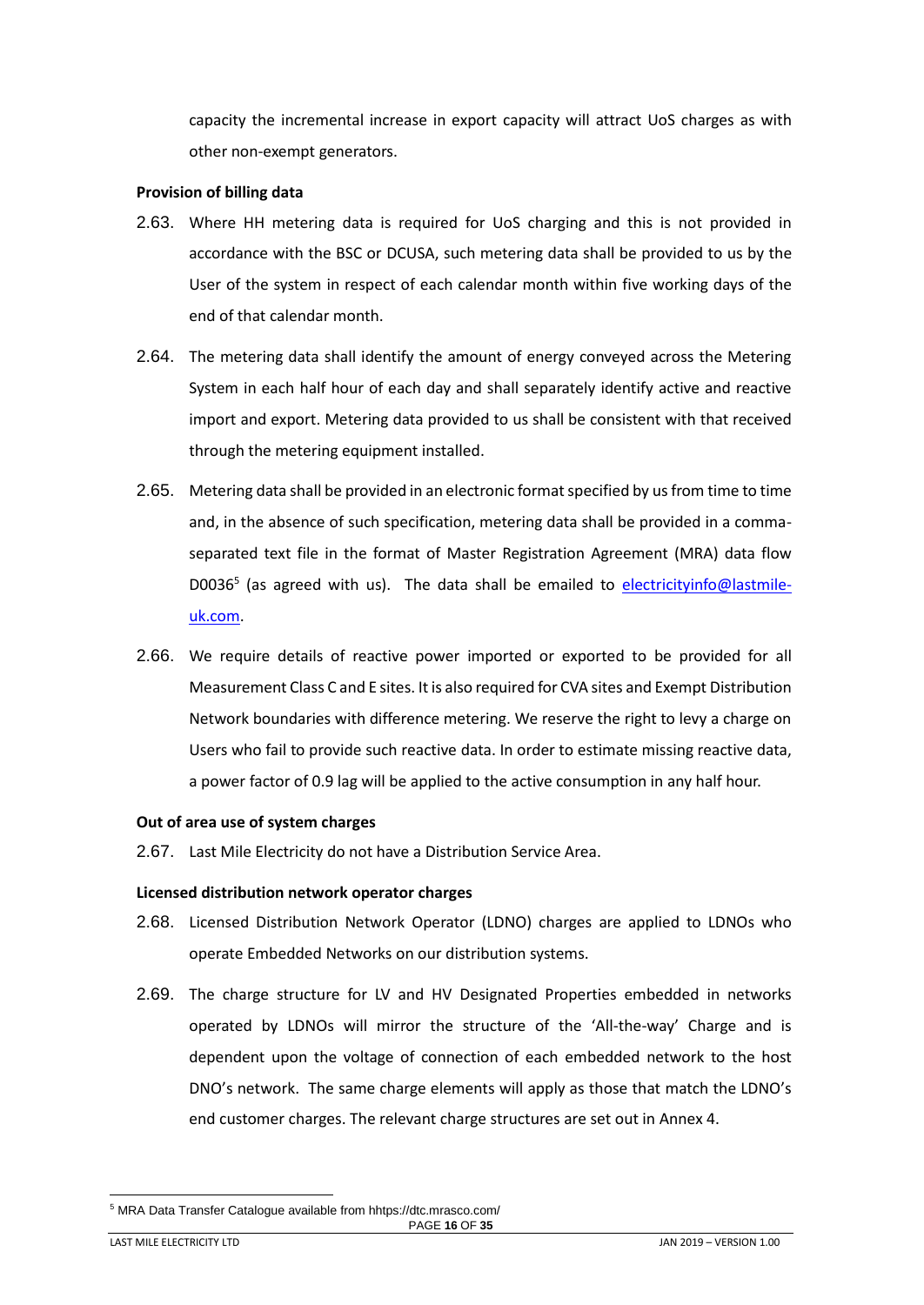- 2.70. Where an NHH metered MPAN has an invalid Settlement combination, the 'LDNO LV: Domestic Unrestricted' fixed and unit charges will be applied as default until the invalid combination is corrected. Where there are multiple SSC/TPR combinations, the default 'LDNO LV: Domestic Unrestricted' fixed and unit charges will be applied for each invalid SSC/TPR combination.
- 2.71. The charge structure for Designated EHV Properties embedded in networks operated by LDNOs will be calculated individually using the EDCM. The relevant charge structures are set out in Annex 2.
- 2.72. For Nested Networks the relevant charging principles set out in DCUSA Schedule 21 will apply.

#### <span id="page-16-0"></span>**Licence exempt distribution networks**

- 2.73. The Electricity and Gas (Internal Market) Regulations 2011<sup>6</sup> introduced new obligations on owners of licence exempt distribution networks (sometimes called private networks) including a duty to facilitate access to electricity and gas suppliers for Customers within those networks.
- 2.74. When Customers (both domestic and commercial) are located within a licence exempt distribution network and require the ability to choose their own Supplier this is called 'third party access'. These embedded Customers will require an MPAN so that they can have their electricity supplied by a Supplier of their choice.
- 2.75. Licence exempt distribution networks owners can provide third party access using either full settlement metering or the difference metering approach.

# **Full settlement metering**

- 2.76. This is where a licence exempt distribution network is set up so that each embedded installation has an MPAN and Metering System and therefore all customers purchase electricity from their chosen Supplier. In this case there are no Settlement Metering Systems at the boundary between the licensed Distribution System and the exempt distribution network.
- 2.77. In this approach our UoS charges will be applied to each MPAN.

#### **Difference metering**

2.78. This is where one or more, but not all, Customers on a licence exempt distribution network choose their own Supplier for electricity supply to their premises. Under this

l

PAGE **17** OF **35** <sup>6</sup> The Electricity and Gas (Internal Market) Regulations 2011 available from http:/www.legislation.gov.uk/uksi/2011/2704/contents/made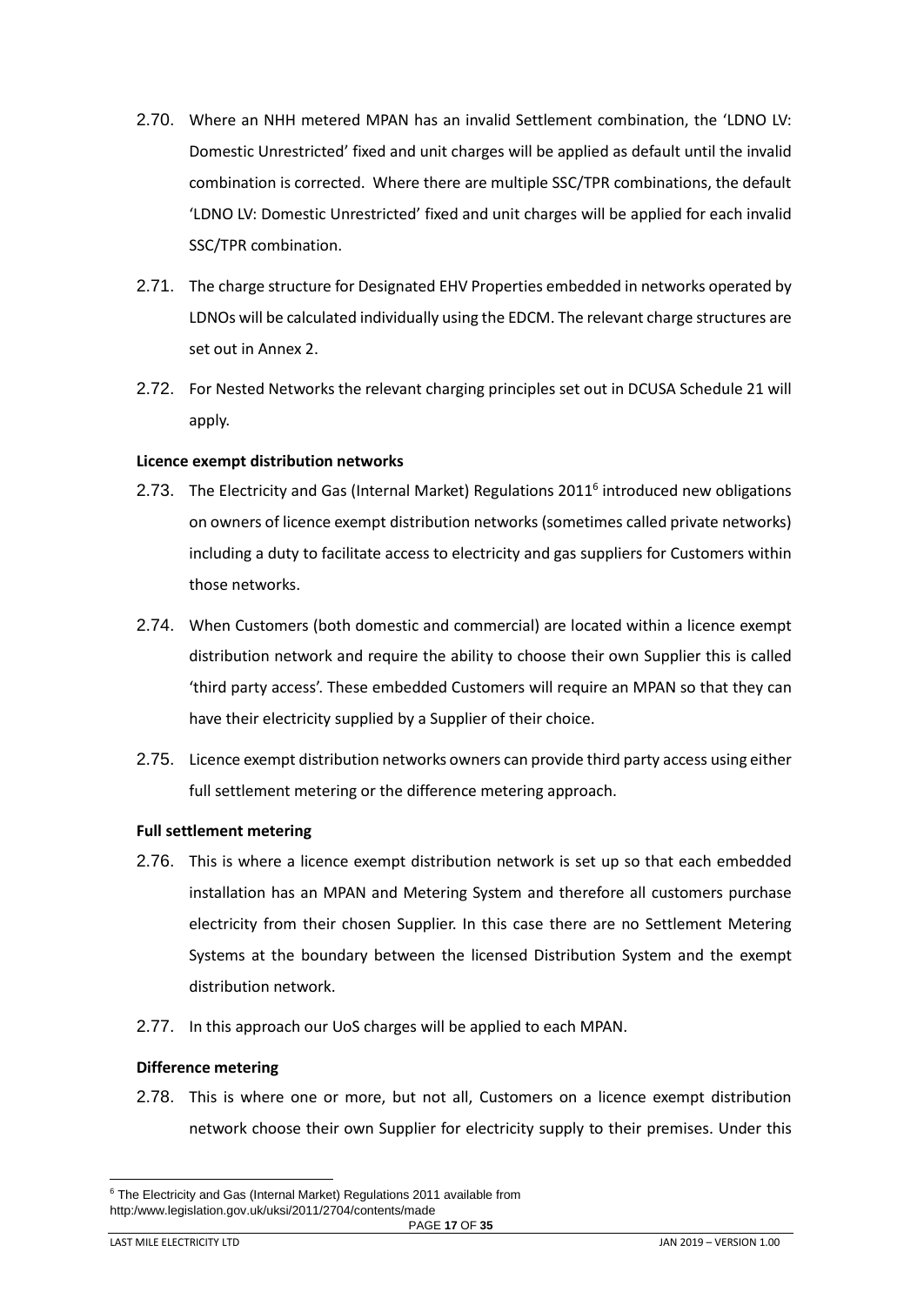approach, the Customers requiring third party access on the licence exempt distribution network will have their own MPAN and must have a HH Metering System.

#### **Gross settlement**

- 2.79. Where one of our MPANs (prefix 26) is embedded within a licence exempt distribution network connected to our Distribution System, and difference metering is in place for Settlement purposes and we receive gross measurement data for the boundary MPAN, we will continue to charge the boundary MPAN Supplier for use of our Distribution System. No charges will be levied by us directly to the Customer or Supplier of the embedded MPAN(s) connected within the licence exempt distribution network.
- 2.80. We require that gross metered data for the boundary of the connection is provided to us. Until a new industry data flow is introduced for the sending of such gross data, gross metered data shall:
	- be provided in a text file in the format of the D0036 MRA data flow;
	- the text file shall be emailed to [electricityinfo@lastmile-uk.com;](mailto:electricityinfo@energetics-uk.com)
	- the title of the email should also contain the phrase "gross data for difference metered private network", and contain the metering reference specified by us in place of the Settlement MPAN; and
	- the text filename shall be formed of the metering reference specified by us followed by a hyphen and followed by a timestamp in the format YYYYMMDDHHMMSS and followed by ".txt".
- 2.81. For the avoidance of doubt, the reduced difference metered measurement data for the boundary connection that is to enter Settlement should continue to be sent using the Settlement MPAN.

#### **Net Settlement**

2.82. Where one of our MPANs (prefix 26) is embedded within a licence exempt distribution network connected to one of our Distribution Systems, and difference metering is in place for Settlement purposes, and we do **not** receive gross measurement data for the boundary MPAN, we will charge the boundary MPAN Supplier based on the net measurement for use of our Distribution System. Charges will also be levied directly to the Supplier of the embedded MPAN(s) connected within the licence exempt distribution network based on the actual data received.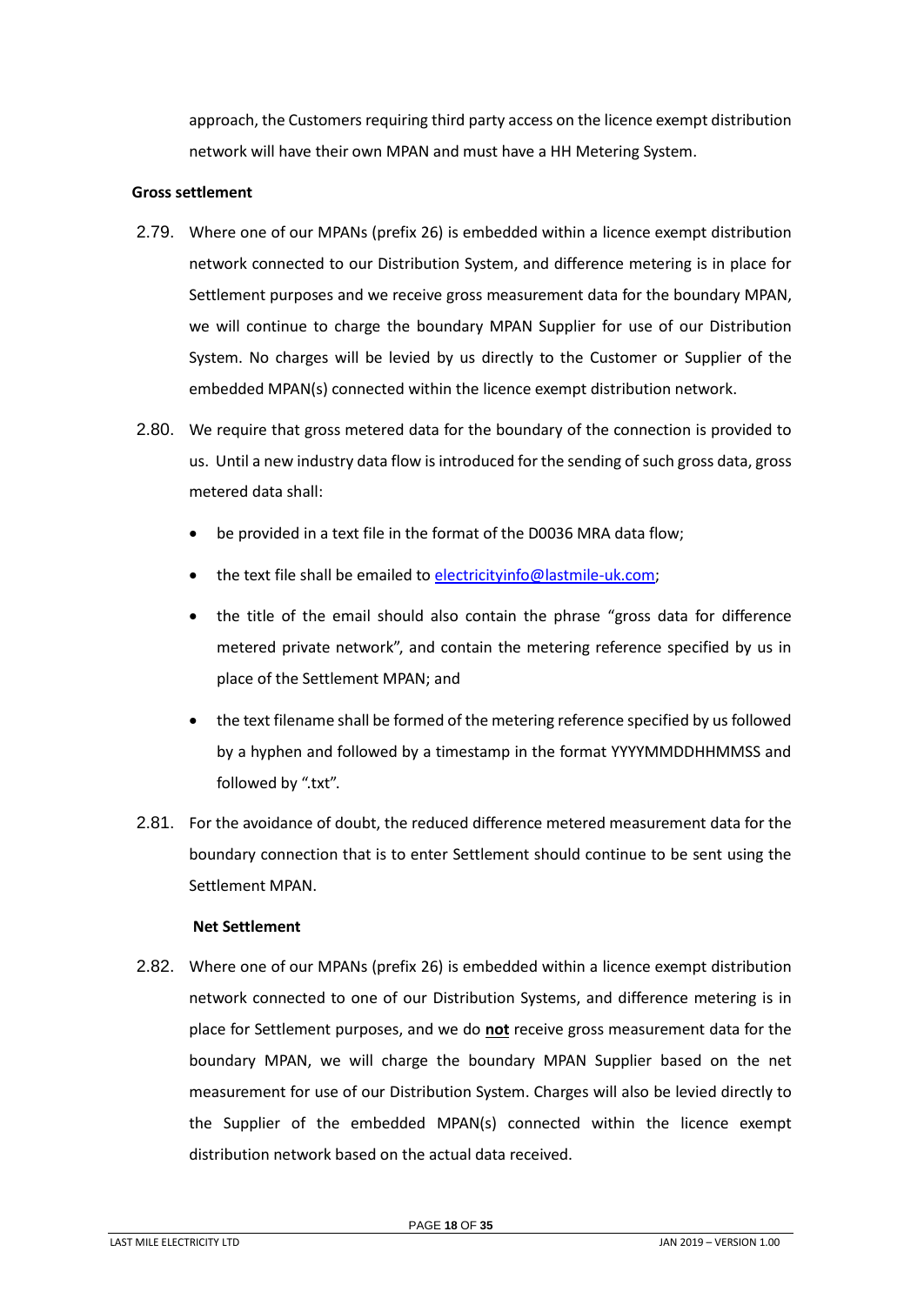# <span id="page-18-0"></span>**3. Schedule of charges for use of the distribution system**

- 3.1. Tables listing the charges for use of our Distribution System are published in the annexes to this document.
- 3.2. These charges are also listed in a spreadsheet which is published with this statement and can be downloaded from [www.lastmile-uk.com](http://www.lastmile-uk.com/)
- 3.3. Annex 1 contains charges applied to LV and HV Designated Properties.
- 3.4. Annex 2 contains the charges applied to our Designated EHV Properties and charges applied to LDNOs for Designated EHV Properties connected to their embedded Distribution System.
- 3.5. Annex 3 contains details of any preserved and additional charges that are valid at this time. Preserved charges are mapped to an appropriate charge and are closed to new customers.
- 3.6. Annex 4 contains the charges applied to LDNOs in respect of LV and HV Designated Properties connected in their embedded Distribution System.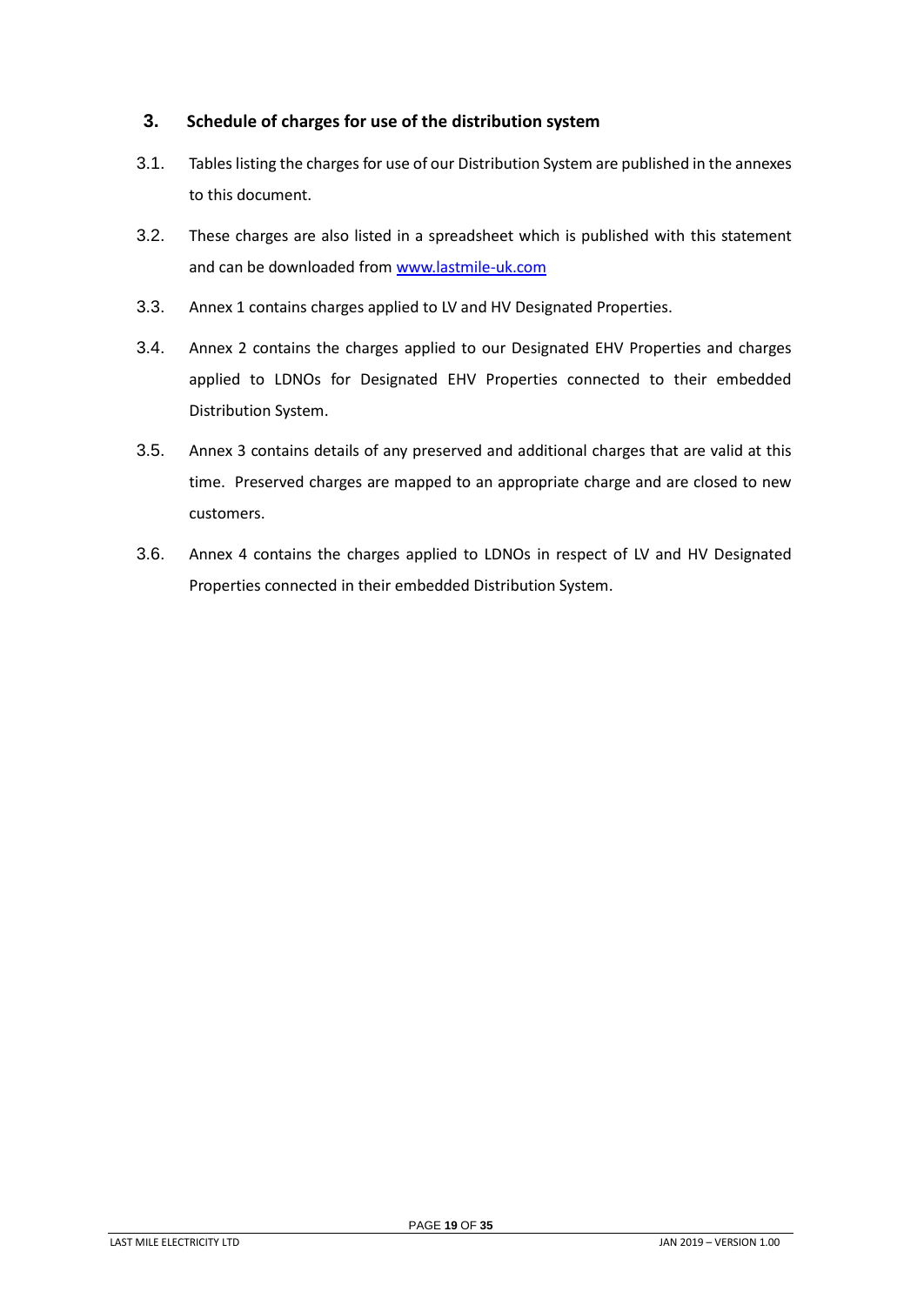## <span id="page-19-0"></span>**4. Schedule of line loss factors**

#### <span id="page-19-1"></span>**Role of line loss factors in the supply of electricity**

- 4.1. Electricity entering or exiting our Distribution System is adjusted to take account of energy that is lost<sup>7</sup> as it is distributed through the network. This adjustment does not affect distribution charges but is used in energy settlement to take metered consumption to a notional Grid Supply Point so that Suppliers' purchases take account of the energy lost on the Distribution System.
- 4.2. We are responsible for calculating the Line Loss Factors (LLFs) and providing these to Elexon. Elexon is the company that manages the BSC.
- 4.3. LLFs are used to adjust the Metering System volumes to take account of losses on the Distribution System.

## <span id="page-19-2"></span>**Calculation of line loss factors**

- 4.4. LLFs are calculated in accordance with BSCP128 which sets out the procedures and principles by which our LLF methodology must comply. It also defines the procedure and timetable by which LLFs are reviewed and submitted.
- 4.5. LLFs are calculated for a set number of time periods during the year using either a generic method or a site-specific method. The generic method is used for sites connected at LV or HV and the site-specific method is used for sites connected at EHV or where a request for site- specific LLFs has been agreed. Generic LLFs will be applied as a default to all new EHV sites until sufficient data is available for a site-specific calculation.
- 4.6. The definition of EHV used for LLF purposes differs from the definition used for defining Designated EHV Properties in the EDCM. The definition used for LLF purposes can be found in our LLF methodology.
- 4.7. The Elexon website<sup>8</sup> contains more information on LLFs.

l

 $^7$  Energy can be lost for technical and non-technical reasons and losses normally occur by heat dissipation through power flowing in conductors and transformers. Losses can also reduce if a customer's action reduces power flowing in the distribution network. This might happen when a customer generates electricity and the produced energy is consumed locally.

<sup>&</sup>lt;sup>8</sup> The following page has links to BSCP128 and to our LLF methodology[: http://www.elexon.co.uk/reference/technical](http://www.elexon.co.uk/reference/technical-operations/losses)[operations/losses](http://www.elexon.co.uk/reference/technical-operations/losses)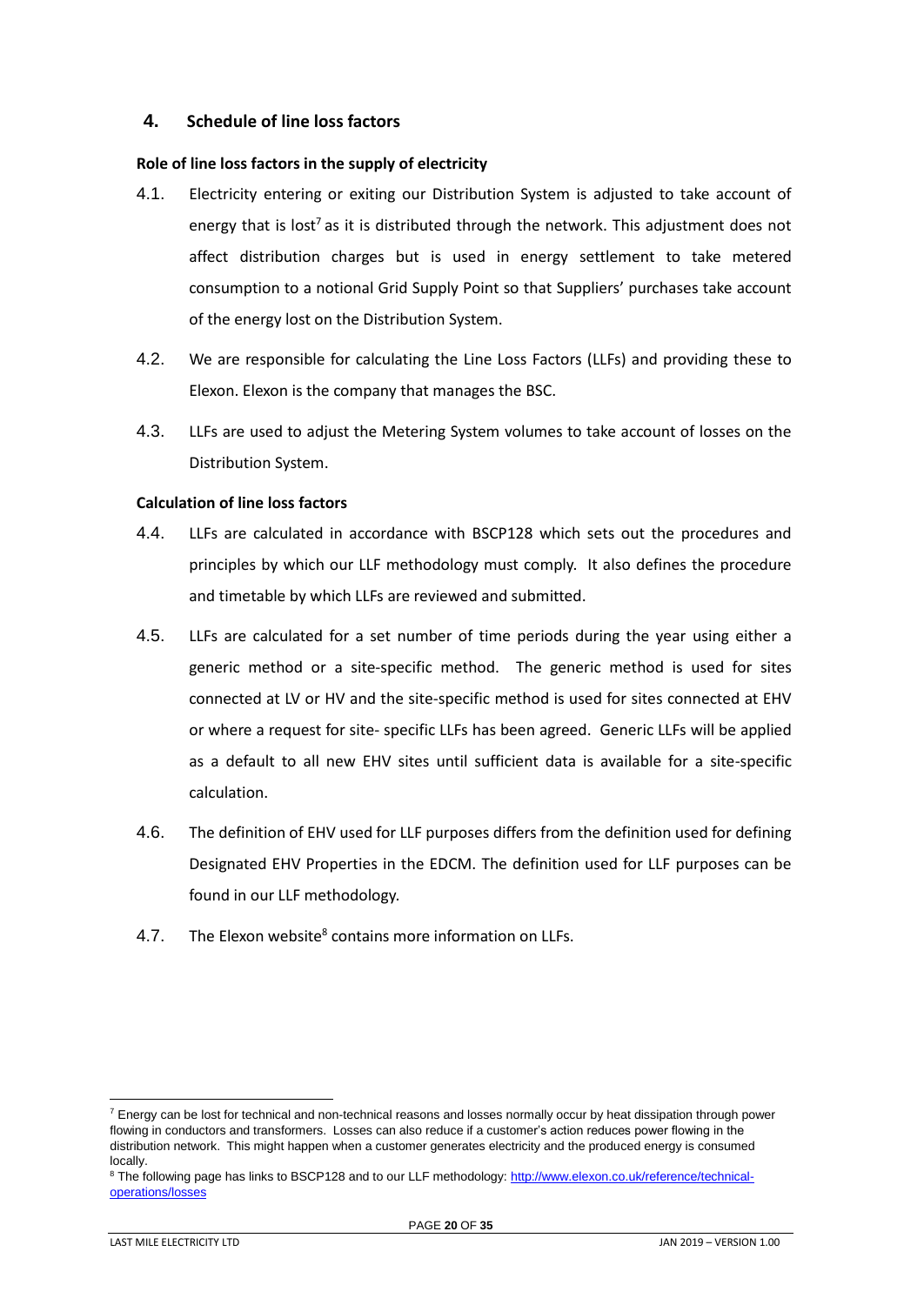#### <span id="page-20-0"></span>**Publication of line loss factors**

- 4.8. The LLFs used in Settlement are published on the Elexon Portal.<sup>9</sup> The website contains the LLFs in standard industry data formats and in a summary form. A user guide with details on registering and using the portal is also available.
- 4.9. BSCP128 sets out the timetable by which LLFs are submitted and audited. The submission and audit occurs between September and December in the year prior to the LLFs becoming effective. Only after the completion of the audit at the end of December and BSC approval are the final LLFs published.
- 4.10. As this statement is published a complete year before the LLFs for the charging year have been produced, Annex 5 is intentionally left blank. This statement will be reissued with Annex 5 populated once the LLFs have been calculated and audited. This should typically be more than three months prior to the statement coming into force.
- 4.11. When using the tables in Annex 5, reference should be made to the LLFC allocated to the MPAN to find the appropriate values.

l

<sup>&</sup>lt;sup>9</sup> The Elexon Portal can be accessed from www.elexonportal.co.uk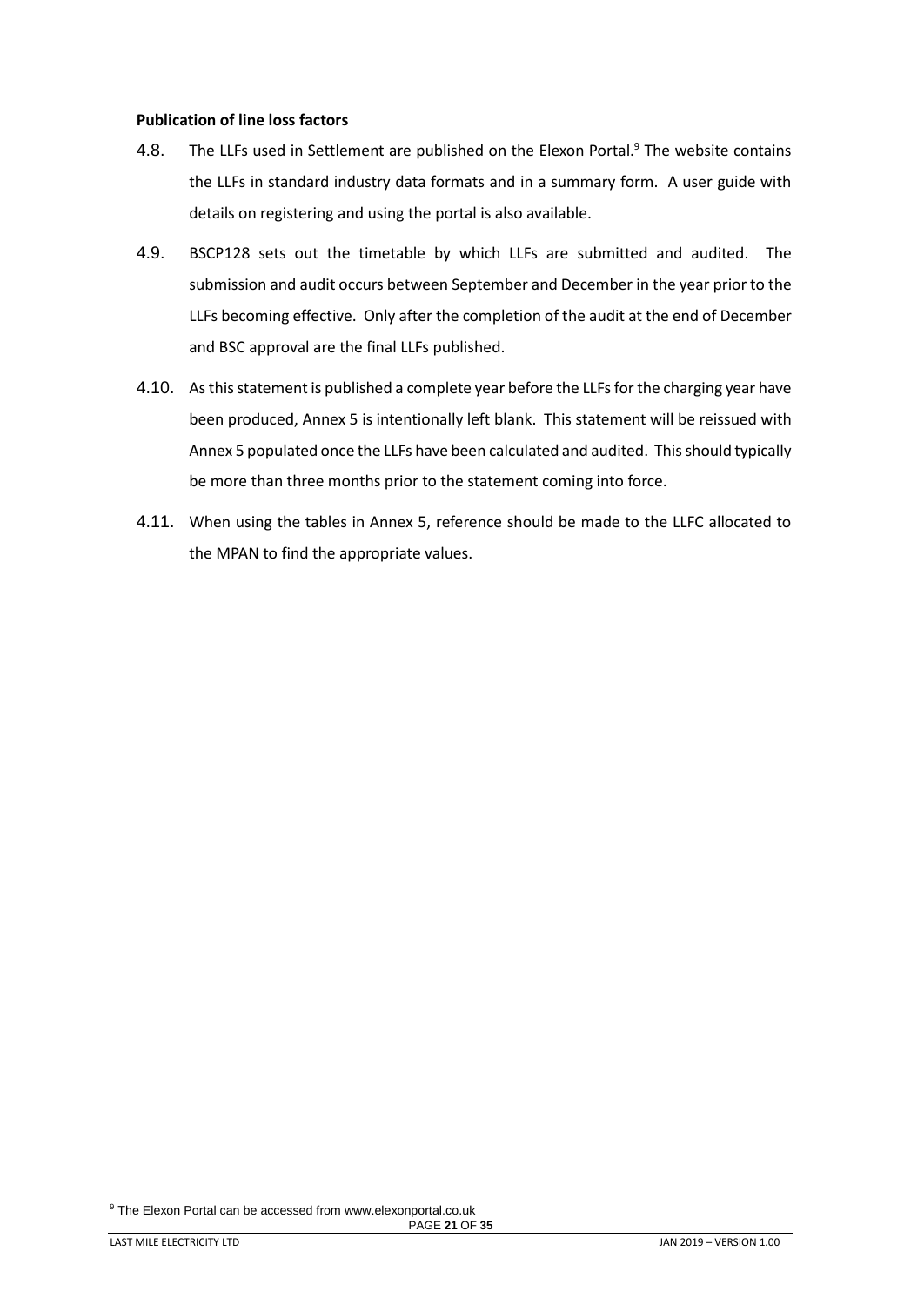# <span id="page-21-0"></span>**5. Notes for Designated EHV Properties**

#### <span id="page-21-1"></span>**EDCM network group costs**

- 5.1. Last Mile Electricity Ltd does not have any designated EHV Properties.
- 5.2. A new connection will result in changes to current network utilisations, which will then form the basis of future prices. The charge determined will not necessarily be the charge in subsequent years because of the interaction between new and existing network connections and any other changes made to our Distribution System which may affect charges.

## <span id="page-21-2"></span>**Charges for new Designated EHV Properties**

- 5.3. Charges for any new Designated EHV Properties calculated after publication of the current statement will be published on our website in an addendum to that statement as and when necessary. The addendum will include charge information of the type found in Annex 2, and LLFs as found in Annex 5.
- 5.4. The form of the addendum is detailed in Annex 6 to this statement.
- 5.5. The addendum will also be sent to all relevant DCUSA parties (i.e. the registered Supplier) and where requested the Customer.
- 5.6. The new Designated EHV Properties' charges will be added to Annex 2 in the next full statement released.

#### <span id="page-21-3"></span>**Charges for amended Designated EHV Properties**

5.7. Where an existing Designated EHV Property is modified and energised in the charging year, we may revise the EDCM charges for the modified Designated EHV Property. If revised charges are appropriate, an addendum will be sent to relevant DCUSA parties and published as a revised 'Schedule of Charges and Other Tables' spreadsheet on our website. The modified Designated EHV Property charges will be added to Annex 2 in the next full statement released.

#### <span id="page-21-4"></span>**Demand-side management**

5.8. Last Mile Electricity Ltd does not offer 'Demand Side Management.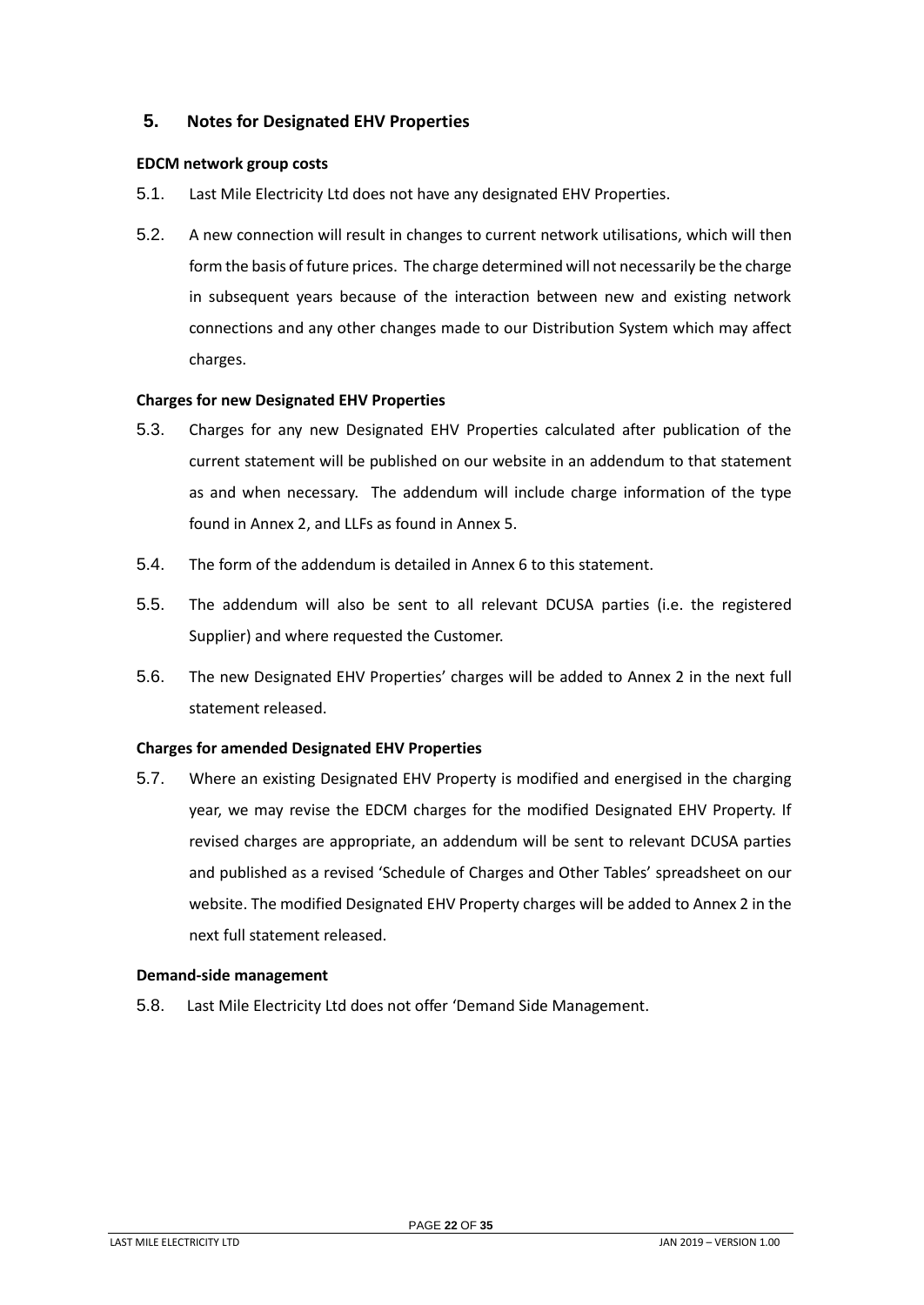# <span id="page-22-0"></span>**6. Electricity distribution rebates**

6.1. We have neither given nor announced any DUoS rebates to Users in the 12 months preceding the date of publication of this revision of the statement.

# <span id="page-22-1"></span>**7. Accounting and administration services**

- 7.1. We reserve the right to impose payment default remedies. The remedies are as set out in DCUSA where applicable or else as detailed in the following paragraph.
- 7.2. If any invoices that are not subject to a valid dispute remain unpaid on the due date, late payment interest (calculated at base rate plus 8%) and administration charges may be imposed.
- 7.3. Our administration charges are detailed in the following table. These charges are set at a level which is in line with the Late Payment of Commercial Debts Act;

| <b>Size of Unpaid Debt</b> | <b>Late Payment Fee</b> |
|----------------------------|-------------------------|
| Up to £999.99              | £40.00                  |
| £1,000 to £9,999.99        | £70.00                  |
| £10,000 or more            | £100.00                 |

# <span id="page-22-2"></span>**8. Charges for electrical plant provided ancillary to the grant of use of system**

8.1. None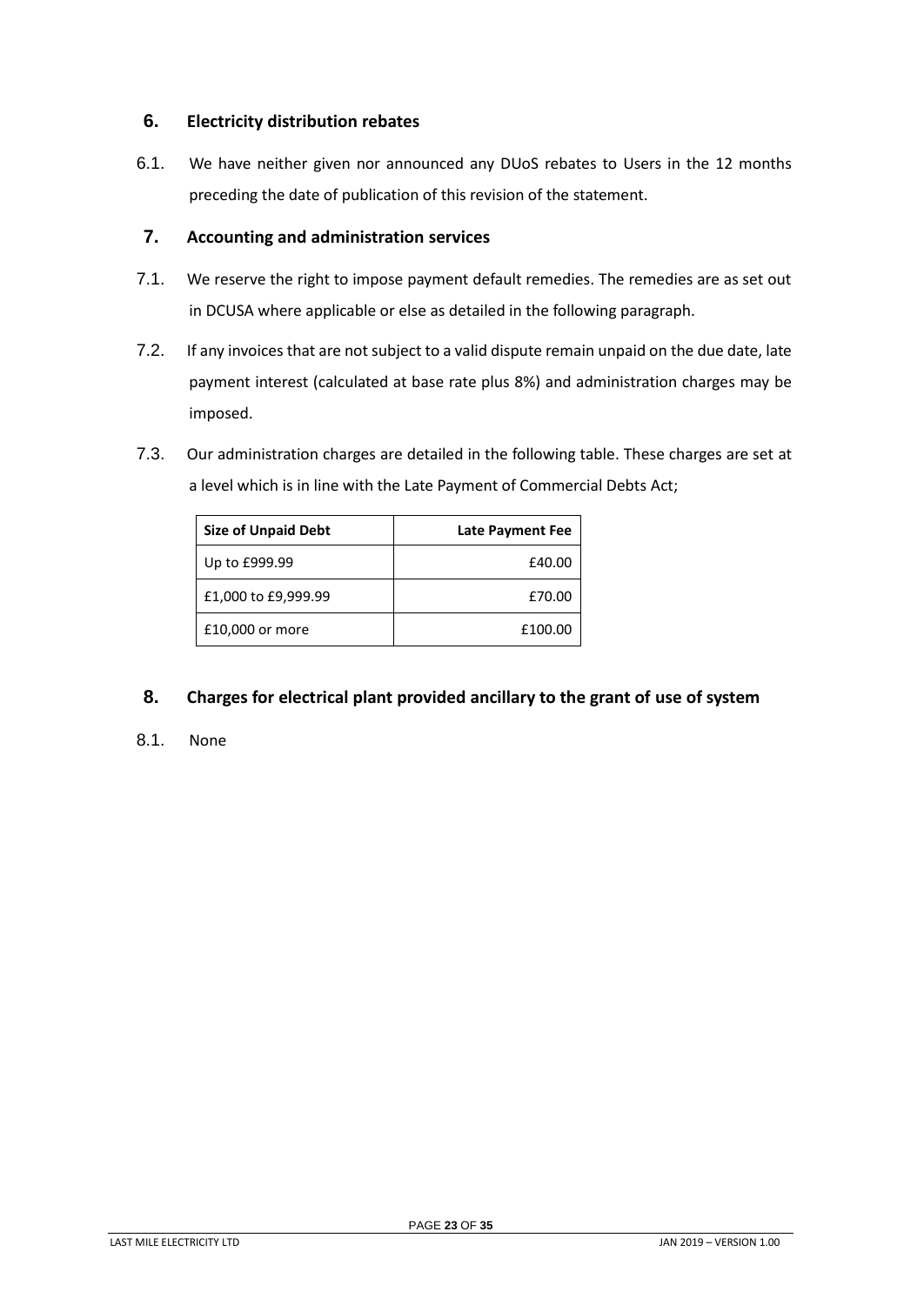# <span id="page-23-0"></span>**Appendix 1 – Glossary**

1.1. The following definitions, which can extend to grammatical variations and cognate expressions, are included to aid understanding:

| Term                                                           | <b>Definition</b>                                                                                                                                                                                                                                                                                                                                                                                                                                                                                                                                                           |
|----------------------------------------------------------------|-----------------------------------------------------------------------------------------------------------------------------------------------------------------------------------------------------------------------------------------------------------------------------------------------------------------------------------------------------------------------------------------------------------------------------------------------------------------------------------------------------------------------------------------------------------------------------|
| All-the-way Charge                                             | A charge that is applicable to an end user rather than an LDNO. An end<br>user in this context is a Supplier/User who has a registered MPAN or MSID<br>and is using the Distribution System to transport energy on behalf of a<br>Customer.                                                                                                                                                                                                                                                                                                                                 |
| Balancing and Settlement Code (BSC)                            | The BSC contains the governance arrangements for electricity balancing<br>and settlement in Great Britain. An overview document is available from<br>www.elexon.co.uk/ELEXON Documents/trading arrangements.pdf.                                                                                                                                                                                                                                                                                                                                                            |
| <b>Balancing and Settlement Code</b><br>Procedure (BSCP)       | A document of that title., as established or adopted and from time to time<br>modified by the Panel in accordance with The Code, setting out<br>procedures to be complied with (by Parties, Party Agents, BSC Agents,<br>BSCCo, the Panel and others) in, and other matters relating to, the<br>implementation of The Code;                                                                                                                                                                                                                                                 |
| <b>Common Distribution Charging</b><br>Methodology (CDCM)      | The CDCM used for calculating charges to Designated Properties as<br>required by standard licence condition 13A of the electricity distribution<br>licence.                                                                                                                                                                                                                                                                                                                                                                                                                 |
| <b>Connection Agreement</b>                                    | An agreement between an LDNO and a Customer which provides that that<br>Customer has the right for its connected installation to be and remain<br>directly or indirectly connected that LDNO's Distribution System.                                                                                                                                                                                                                                                                                                                                                         |
| Central volume allocation (CVA)                                | As defined in the BSC.                                                                                                                                                                                                                                                                                                                                                                                                                                                                                                                                                      |
| Customer                                                       | A person to whom a User proposes to supply, or for the time being<br>supplies, electricity through an exit point, or from who, a User or any<br>relevant exempt supplier, is entitled to recover charges, compensation or<br>an account of profits in respect of electricity supplied through an exit<br>point;<br>or<br>A person from whom a User purchases, or proposes to purchase,<br>electricity, at an entry point (who may from time to time be supplied with<br>electricity as a Customer of that User (or another electricity supplier)<br>through an exit point). |
| <b>Designated EHV Properties</b>                               | As defined in standard condition 13B of the Electricity Distribution Licence.                                                                                                                                                                                                                                                                                                                                                                                                                                                                                               |
| <b>Designated Properties</b>                                   | As defined in standard condition 13A of the Electricity Distribution Licence.                                                                                                                                                                                                                                                                                                                                                                                                                                                                                               |
| Distribution Connection and Use of<br>System Agreement (DCUSA) | The DCUSA is a multi-party contract between the licensed electricity<br>distributors, suppliers, generators and Offshore Transmission Owners of<br>Great Britain.<br>It is a requirement that all licensed electricity distributors and suppliers<br>become parties to the DCUSA.                                                                                                                                                                                                                                                                                           |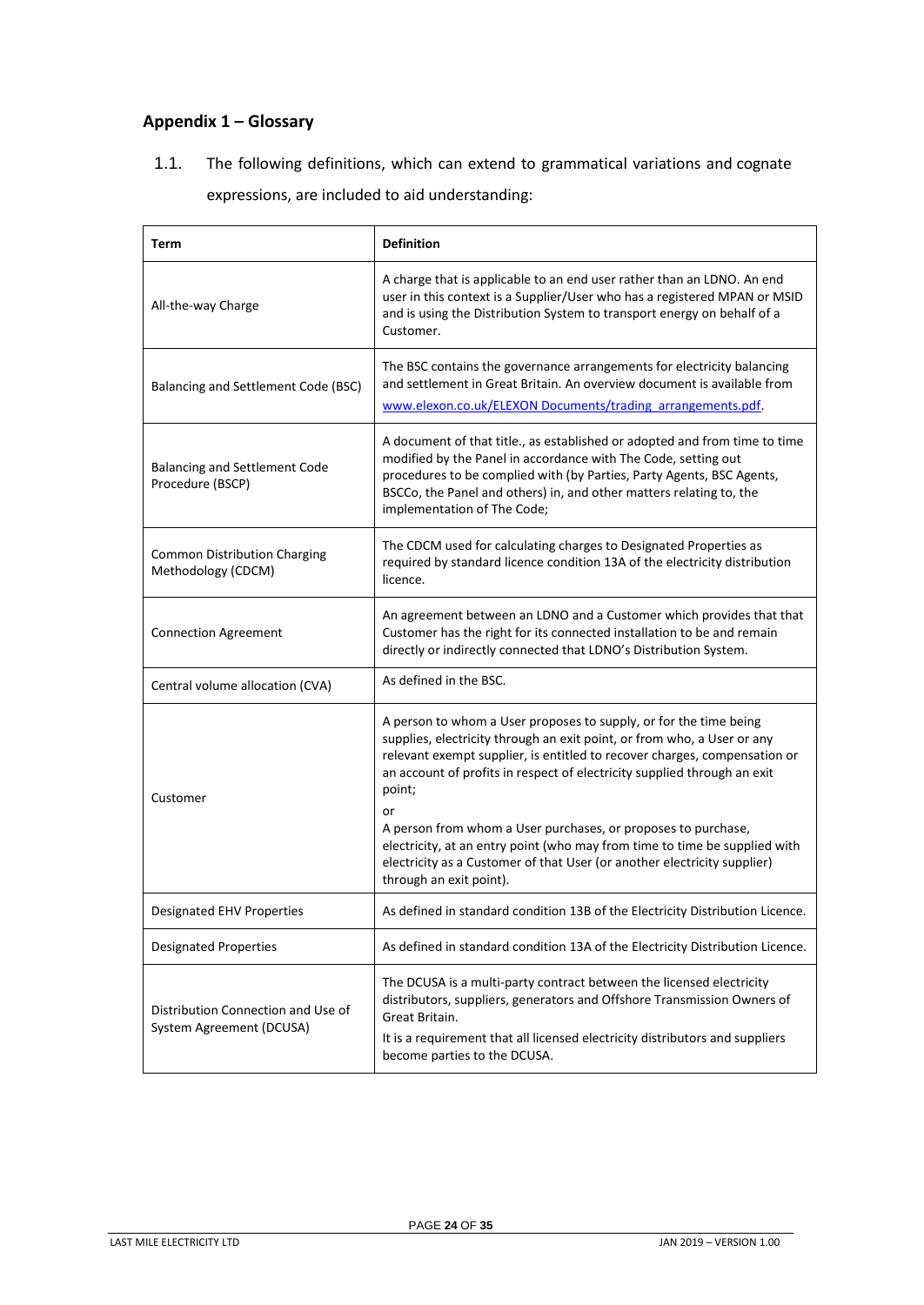| Term                                | <b>Definition</b>                                                                                                                                                                                                            |                                                                                                                                        |                                                   |
|-------------------------------------|------------------------------------------------------------------------------------------------------------------------------------------------------------------------------------------------------------------------------|----------------------------------------------------------------------------------------------------------------------------------------|---------------------------------------------------|
|                                     | These are unique IDs that can be used, with reference to the MPAN, to<br>identify your LDNO. The charges for other network operators can be found<br>on their website.                                                       |                                                                                                                                        |                                                   |
|                                     | ID                                                                                                                                                                                                                           | <b>Distribution Service Area</b>                                                                                                       | Company                                           |
|                                     | 10                                                                                                                                                                                                                           | East of England                                                                                                                        | <b>UK Power Networks</b>                          |
|                                     | 11                                                                                                                                                                                                                           | <b>East Midlands</b>                                                                                                                   | <b>Western Power Distribution</b>                 |
|                                     | 12                                                                                                                                                                                                                           | London                                                                                                                                 | <b>UK Power Networks</b>                          |
|                                     | 13                                                                                                                                                                                                                           | Merseyside and North Wales                                                                                                             | <b>Scottish Power</b>                             |
|                                     | 14                                                                                                                                                                                                                           | Midlands                                                                                                                               | Western Power Distribution                        |
|                                     | 15                                                                                                                                                                                                                           | Northern                                                                                                                               | Northern Powergrid                                |
|                                     | 16                                                                                                                                                                                                                           | North Western                                                                                                                          | Electricity North West                            |
|                                     | 17                                                                                                                                                                                                                           | Scottish Hydro Electric (and<br>embedded networks in other<br>areas)                                                                   | Scottish Hydro Electric<br>Power Distribution plc |
|                                     | 18                                                                                                                                                                                                                           | South Scotland                                                                                                                         | <b>Scottish Power</b>                             |
|                                     | 19                                                                                                                                                                                                                           | South East England                                                                                                                     | UK Power Networks                                 |
| Distributor IDs                     | 20                                                                                                                                                                                                                           | Southern Electric (and<br>embedded networks in other<br>areas)                                                                         | Southern Electric Power<br>Distribution plc       |
|                                     | 21                                                                                                                                                                                                                           | South Wales                                                                                                                            | <b>Western Power Distribution</b>                 |
|                                     | 22                                                                                                                                                                                                                           | South Western                                                                                                                          | Western Power Distribution                        |
|                                     | 23                                                                                                                                                                                                                           | Yorkshire                                                                                                                              | Northern Powergrid                                |
|                                     | 24                                                                                                                                                                                                                           | All                                                                                                                                    | Independent Power<br>Networks                     |
|                                     | 25                                                                                                                                                                                                                           | All                                                                                                                                    | <b>ESP Electricity</b>                            |
|                                     | 26                                                                                                                                                                                                                           | All                                                                                                                                    | Last Mile Electricity Ltd                         |
|                                     | 27                                                                                                                                                                                                                           | All                                                                                                                                    | The Electricity Network<br>Company Ltd            |
|                                     | 29                                                                                                                                                                                                                           | All                                                                                                                                    | Harlaxton Energy Networks                         |
|                                     | 30                                                                                                                                                                                                                           | All                                                                                                                                    | Peel Electricity Networks Ltd                     |
|                                     | 31                                                                                                                                                                                                                           | $\mathsf{All}$                                                                                                                         | UK Power Distribution Ltd                         |
|                                     | 32                                                                                                                                                                                                                           | All                                                                                                                                    | Energy Assets Networks Ltd                        |
|                                     | 33                                                                                                                                                                                                                           | All                                                                                                                                    | Eclipse Power Networks Ltd                        |
|                                     | 34                                                                                                                                                                                                                           | All                                                                                                                                    | Murphy Power Distribution<br>Ltd                  |
|                                     | 35                                                                                                                                                                                                                           | All                                                                                                                                    | Fulcrum Electricity Assets Ltd                    |
|                                     | 36                                                                                                                                                                                                                           | All                                                                                                                                    | <b>Vettenfall Networks Ltd</b>                    |
| Distribution Network Operator (DNO) | An electricity distributor that operates one of the 14 distribution services<br>areas and in whose Electricity Distribution Licence the requirements of<br>Section B of the standard conditions of that licence have effect. |                                                                                                                                        |                                                   |
| <b>Distribution Services Area</b>   |                                                                                                                                                                                                                              | The area specified by the Gas and Electricity Markets Authority within<br>which each DNO must provide specified distribution services. |                                                   |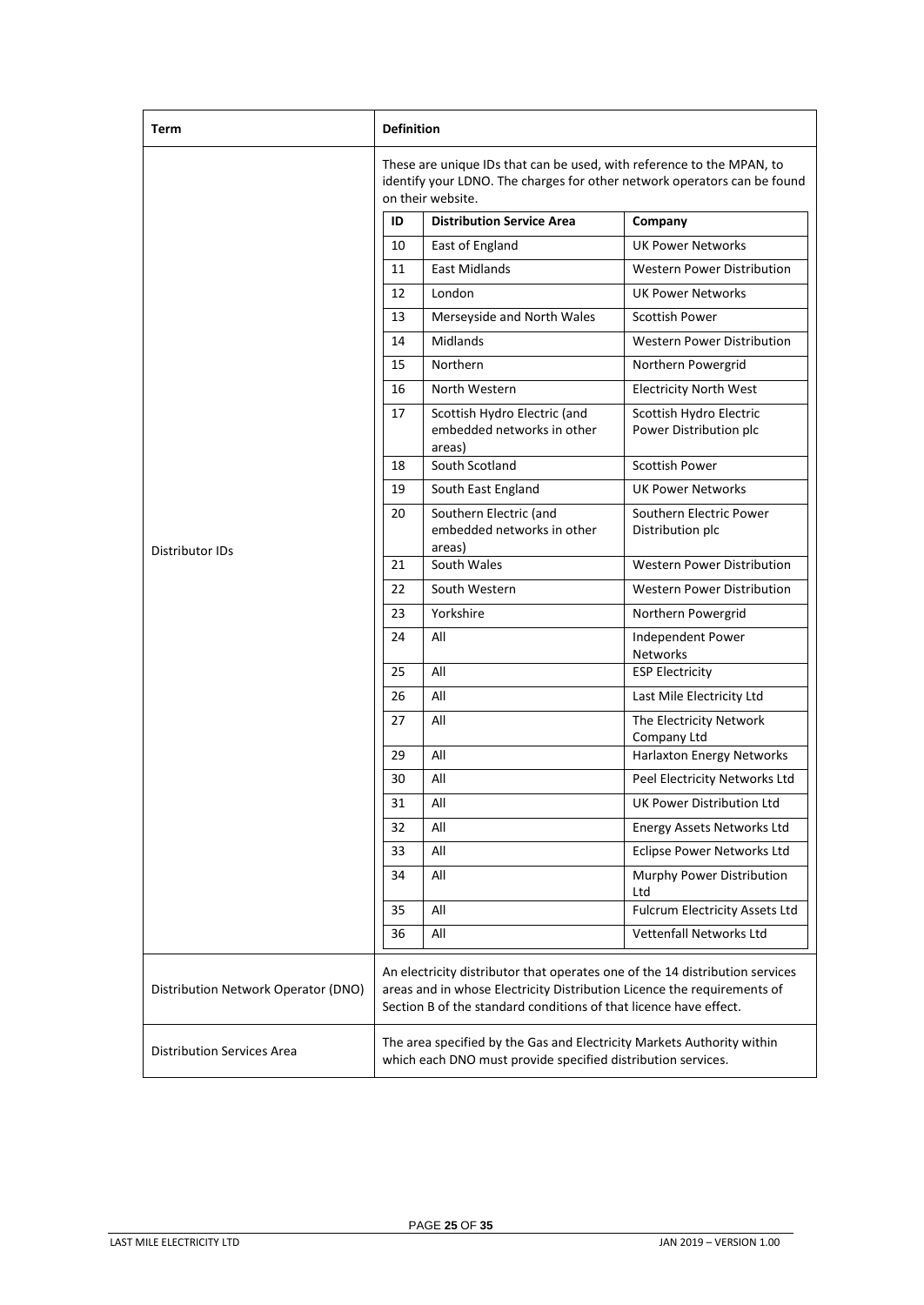| Term                                                   | <b>Definition</b>                                                                                                                                                                                                                                                                                                                                                                                                                                                                                                                                                 |
|--------------------------------------------------------|-------------------------------------------------------------------------------------------------------------------------------------------------------------------------------------------------------------------------------------------------------------------------------------------------------------------------------------------------------------------------------------------------------------------------------------------------------------------------------------------------------------------------------------------------------------------|
| <b>Distribution System</b>                             | The system consisting (wholly or mainly) of electric lines owned or<br>operated by an authorised distributor that is used for the distribution of<br>electricity from:<br>Grid Supply Points or generation sets or other entry points<br>$\bullet$<br>to the points of delivery to:<br>Customers or Users or any transmission licensee in its capacity as<br>operator of that licensee's transmission system or the Great Britain<br>(GB) transmission system and includes any remote transmission<br>assets (owned by a transmission licensee within England and |
|                                                        | Wales)<br>that are operated by that authorised distributor and any electrical plant,<br>electricity meters, and metering equipment owned or operated by it in<br>connection with the distribution of electricity, but does not include any<br>part of the GB transmission system.                                                                                                                                                                                                                                                                                 |
| <b>EHV Distribution Charging</b><br>Methodology (EDCM) | The EDCM used for calculating charges to Designated EHV Properties as<br>required by standard licence condition 13B of the Electricity Distribution<br>Licence.                                                                                                                                                                                                                                                                                                                                                                                                   |
| <b>Electricity Distribution Licence</b>                | The Electricity Distribution Licence granted or treated as granted pursuant<br>to section 6(1) of the Electricity Act 1989.                                                                                                                                                                                                                                                                                                                                                                                                                                       |
| <b>Electricity Distributor</b>                         | Any person who is authorised by an Electricity Distribution Licence to<br>distribute electricity.                                                                                                                                                                                                                                                                                                                                                                                                                                                                 |
| <b>Embedded Network</b>                                | An electricity Distribution System operated by an LDNO and embedded<br>within another Distribution System.                                                                                                                                                                                                                                                                                                                                                                                                                                                        |
| Engineering Recommendation P2/6                        | A document of the Energy Networks Association, which defines planning<br>standards for security of supply and is referred to in Standard Licence<br>Condition 24 of our Electricity Distribution Licence.                                                                                                                                                                                                                                                                                                                                                         |
| <b>Entry Point</b>                                     | A boundary point at which electricity is exported onto a Distribution<br>System from a connected installation or from another Distribution System,<br>not forming part of the total system (boundary point and total system<br>having the meaning given to those terms in the BSC).                                                                                                                                                                                                                                                                               |
| Exit Point                                             | A point of connection at which a supply of electricity may flow from the<br>Distribution System to the Customer's installation or User's installation or<br>the Distribution System of another person.                                                                                                                                                                                                                                                                                                                                                            |
| Extra-High Voltage (EHV)                               | Nominal voltages of 22kV and above.                                                                                                                                                                                                                                                                                                                                                                                                                                                                                                                               |
| Gas and Electricity Markets Authority<br>(GEMA)        | As established by the Utilities Act 2000.                                                                                                                                                                                                                                                                                                                                                                                                                                                                                                                         |
| Grid Supply Point (GSP)                                | A metered connection between the National Grid Electricity Transmission<br>system and the licensee's distribution system at which electricity flows to<br>or from the Distribution System.                                                                                                                                                                                                                                                                                                                                                                        |
| GSP group                                              | A distinct electrical system that is supplied from one or more GSPs for<br>which total supply into the GSP group can be determined for each half<br>hour.                                                                                                                                                                                                                                                                                                                                                                                                         |
| High Voltage (HV)                                      | Nominal voltages of at least 1kV and less than 22kV.                                                                                                                                                                                                                                                                                                                                                                                                                                                                                                              |
| <b>Intermittent Generation</b>                         | Defined in DCUSA Schedule 16 as a generation plant where the energy<br>source of the prime mover cannot be made available on demand, in<br>accordance to the definitions in Engineering Recommendation P2/6                                                                                                                                                                                                                                                                                                                                                       |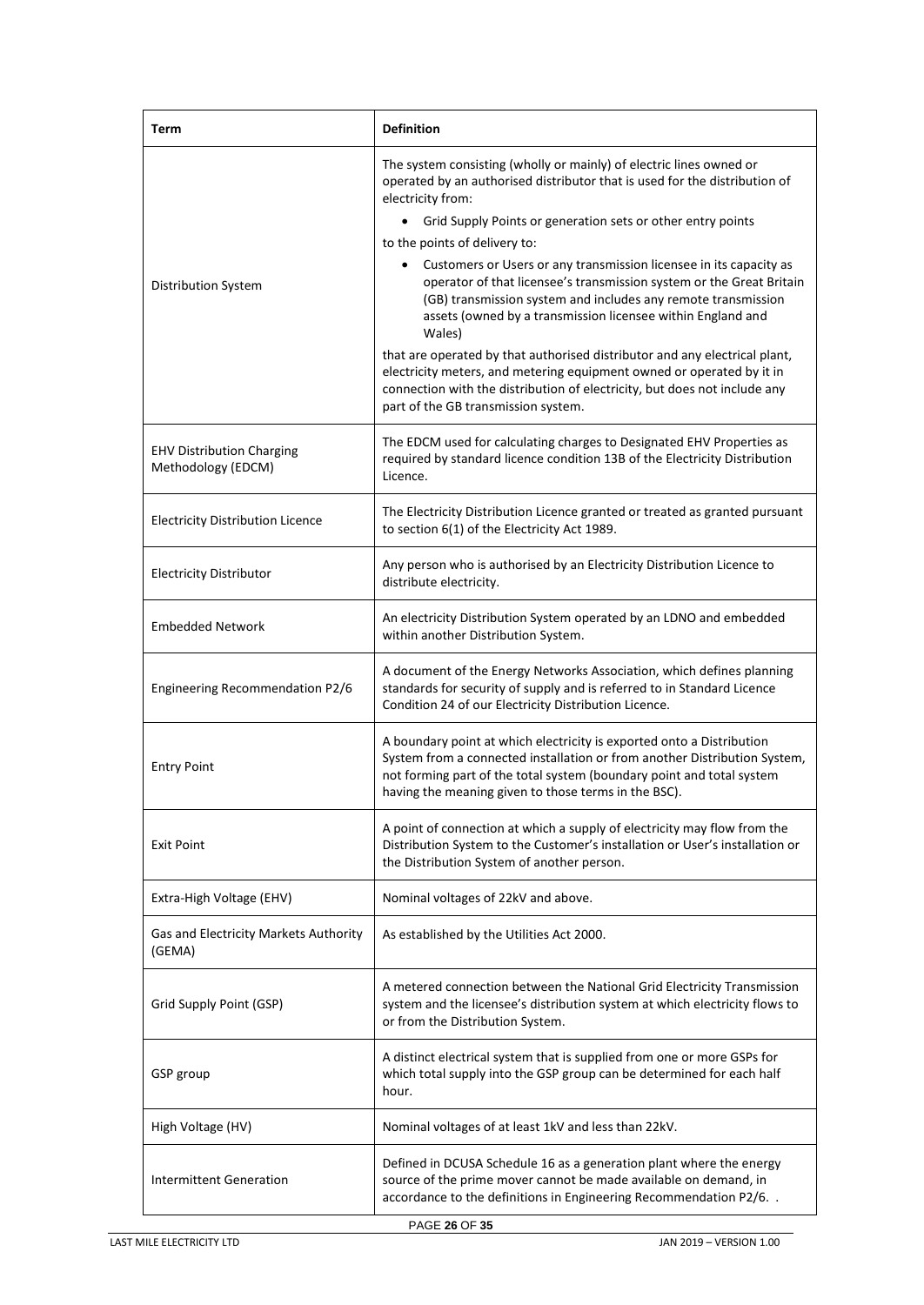| Term                                                    | <b>Definition</b>                                                                                                                                                                                                                                                                                                                                                                                                                                                                                                                                                                                                                                                                                                                                                                                                                                             |
|---------------------------------------------------------|---------------------------------------------------------------------------------------------------------------------------------------------------------------------------------------------------------------------------------------------------------------------------------------------------------------------------------------------------------------------------------------------------------------------------------------------------------------------------------------------------------------------------------------------------------------------------------------------------------------------------------------------------------------------------------------------------------------------------------------------------------------------------------------------------------------------------------------------------------------|
| Invalid Settlement Combination                          | A Settlement combination that is not recognised as a valid combination in<br>market domain data - see https://www.elexonportal.co.uk/MDDVIEWER.                                                                                                                                                                                                                                                                                                                                                                                                                                                                                                                                                                                                                                                                                                               |
| kVA                                                     | Kilovolt ampere.                                                                                                                                                                                                                                                                                                                                                                                                                                                                                                                                                                                                                                                                                                                                                                                                                                              |
| kVArh                                                   | Kilovolt ampere reactive hour.                                                                                                                                                                                                                                                                                                                                                                                                                                                                                                                                                                                                                                                                                                                                                                                                                                |
| kW.                                                     | Kilowatt.                                                                                                                                                                                                                                                                                                                                                                                                                                                                                                                                                                                                                                                                                                                                                                                                                                                     |
| kWh                                                     | Kilowatt hour (equivalent to one "unit" of electricity).                                                                                                                                                                                                                                                                                                                                                                                                                                                                                                                                                                                                                                                                                                                                                                                                      |
| <b>Licensed Distribution Network</b><br>Operator (LDNO) | The holder of a Licence to distribute electricity.                                                                                                                                                                                                                                                                                                                                                                                                                                                                                                                                                                                                                                                                                                                                                                                                            |
| Line Loss Factor (LLF)                                  | The factor that is used in Settlement to adjust the metering system<br>volumes to take account of losses on the Distribution System.                                                                                                                                                                                                                                                                                                                                                                                                                                                                                                                                                                                                                                                                                                                          |
| Line Loss Factor Class (LLFC)                           | An identifier assigned to an SVA metering system which is used to assign<br>the LLF and use of system charges.                                                                                                                                                                                                                                                                                                                                                                                                                                                                                                                                                                                                                                                                                                                                                |
| Load Factor                                             | annual consumption (kWh)<br>$maximum demand (kW) \times hours in year$                                                                                                                                                                                                                                                                                                                                                                                                                                                                                                                                                                                                                                                                                                                                                                                        |
| Low Voltage (LV)                                        | Nominal voltages below 1kV.                                                                                                                                                                                                                                                                                                                                                                                                                                                                                                                                                                                                                                                                                                                                                                                                                                   |
| Market Domain Data (MDD)                                | MDD is a central repository of reference data available to all Users<br>involved in Settlement. It is essential to the operation of SVA trading<br>arrangements.                                                                                                                                                                                                                                                                                                                                                                                                                                                                                                                                                                                                                                                                                              |
| Maximum Export Capacity (MEC)                           | The MEC of apparent power expressed in kVA that has been agreed can<br>flow through the entry point to the Distribution System from the<br>Customer's installation as specified in the connection agreement.                                                                                                                                                                                                                                                                                                                                                                                                                                                                                                                                                                                                                                                  |
| Maximum Import Capacity (MIC)                           | The MIC of apparent power expressed in kVA that has been agreed can<br>flow through the exit point from the Distribution System to the Customer's<br>installation as specified in the connection agreement.                                                                                                                                                                                                                                                                                                                                                                                                                                                                                                                                                                                                                                                   |
| <b>Measurement Class</b>                                | A classification of metering systems used in the BSC which indicates how<br>consumption is measured, i.e.:<br>Measurement Class A - non-half-hourly metering equipment;<br>$\bullet$<br>Measurement Class B - non-half-hourly unmetered supplies;<br>$\bullet$<br>Measurement Class C - half-hourly metering equipment at or<br>$\bullet$<br>above 100kW premises;<br>Measurement Class D - half-hourly unmetered supplies;<br>$\bullet$<br>Measurement Class E - half-hourly metering equipment below<br>$\bullet$<br>100kW premises, with CT;<br>Measurement Class F - half hourly metering equipment at below<br>$\bullet$<br>100kW premises with CT or whole current, and at domestic<br>premises; and<br>Measurement Class G - half hourly metering equipment at<br>$\bullet$<br>below 100kW premises with whole current and not at domestic<br>premises |
| Meter Timeswitch Code (MTC)                             | MTCs are three digit codes allowing suppliers to identify the metering<br>installed in Customers' premises. They indicate whether the meter is<br>single or multi-rate, pre-payment or credit, or whether it is 'related' to<br>another meter. Further information can be found in MDD.                                                                                                                                                                                                                                                                                                                                                                                                                                                                                                                                                                       |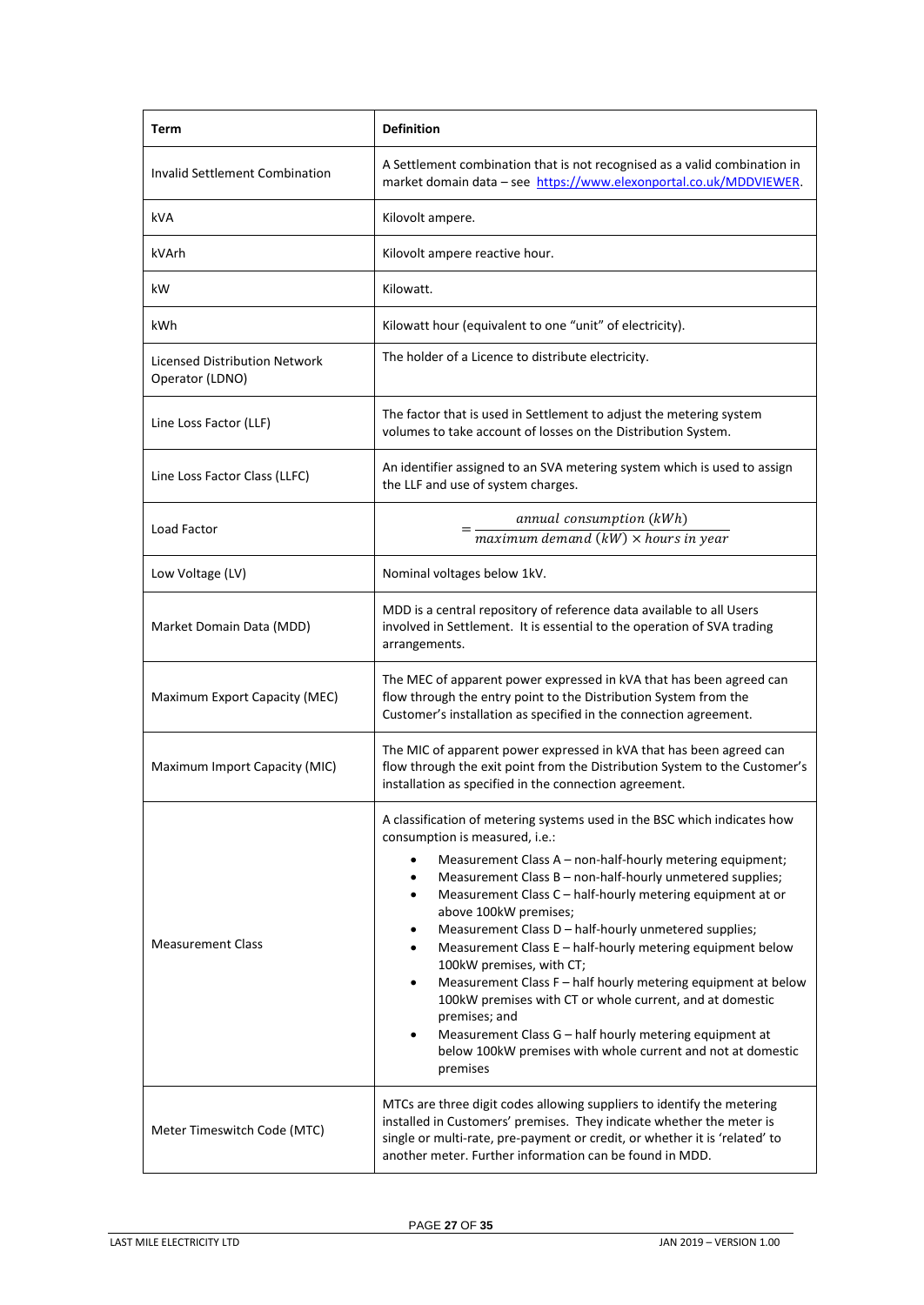| Term                                                  | <b>Definition</b>                                                                                                                                                                                                                                                                                                                                     |
|-------------------------------------------------------|-------------------------------------------------------------------------------------------------------------------------------------------------------------------------------------------------------------------------------------------------------------------------------------------------------------------------------------------------------|
| <b>Metering Point</b>                                 | The point at which electricity that is exported to or imported from the<br>licensee's Distribution System is measured, is deemed to be measured, or<br>is intended to be measured and which is registered pursuant to the<br>provisions of the MRA. For the purposes of this statement, GSPs are not<br>'metering points'.                            |
| <b>Metering Point Administration</b><br>Number (MPAN) | A number relating to a Metering Point under the MRA.                                                                                                                                                                                                                                                                                                  |
| <b>Metering System</b>                                | Particular commissioned metering equipment installed for the purposes of<br>measuring the quantities of exports and/or imports at the exit point or<br>entry point.                                                                                                                                                                                   |
| Metering System Identifier (MSID)                     | MSID is a term used throughout the BSC and its subsidiary documents and<br>has the same meaning as MPAN as used under the MRA.                                                                                                                                                                                                                        |
| <b>Master Registration Agreement</b><br>(MRA)         | The Master Registration Agreement (MRA) provides a governance<br>mechanism to manage the processes established between electricity is an<br>Agreement that sets out terms for the provision of Metering Point<br>Administration Services (MPAS) Registrations, and procedures in relation<br>to the Change of Supplier to any premise/metering point. |
| <b>Nested Networks</b>                                | This refers to a situation where there is more than one level of Embedded<br>Network and therefore nested Distribution Systems between LDNOs (e.g.<br>host DNO→primary nested DNO→ secondary nested DNO→customer).                                                                                                                                    |
| <b>Non-Intermittent Generation</b>                    | Defined in DCUSA Schedule 16 as a generation plant where the energy<br>source of the prime mover can be made available on demand, in<br>accordance to the definition in Engineering Recommendation P2/6.                                                                                                                                              |
| Ofgem                                                 | Office of Gas and Electricity Markets - Ofgem is governed by GEMA and is<br>responsible for the regulation of the distribution companies.                                                                                                                                                                                                             |
| Profile Class (PC)                                    | A categorisation applied to NHH MPANs and used in Settlement to group<br>Customers with similar consumption patterns to enable the calculation of<br>consumption profiles.                                                                                                                                                                            |
| Settlement                                            | The determination and settlement of amounts payable in respect of<br>charges (including reconciling charges) in accordance with the BSC.                                                                                                                                                                                                              |
| Settlement Class (SC)                                 | The combination of Profile Class, Line Loss Factor Class, Time Pattern<br>Regime and Standard Settlement Configuration, by Supplier within a GSP<br>group and used for Settlement.                                                                                                                                                                    |
| <b>Standard Settlement Configuration</b><br>(SSC)     | A standard metering configuration relating to a specific combination of<br>Time Pattern Regimes.                                                                                                                                                                                                                                                      |
| Supercustomer                                         | The method of billing Users for use of system on an aggregated basis,<br>grouping together consumption and standing charges for all similar NHH<br>metered Customers or aggregated HH metered Customers.                                                                                                                                              |
| Supercustomer DUoS Report                             | A report of profiled data by Settlement Class providing counts of MPANs<br>and units consumed.                                                                                                                                                                                                                                                        |
| Supplier                                              | An organisation with a supply licence responsible for electricity supplied to<br>and/or exported from a metering point.                                                                                                                                                                                                                               |
| Supplier Volume Allocation (SVA)                      | As defined in the BSC.                                                                                                                                                                                                                                                                                                                                |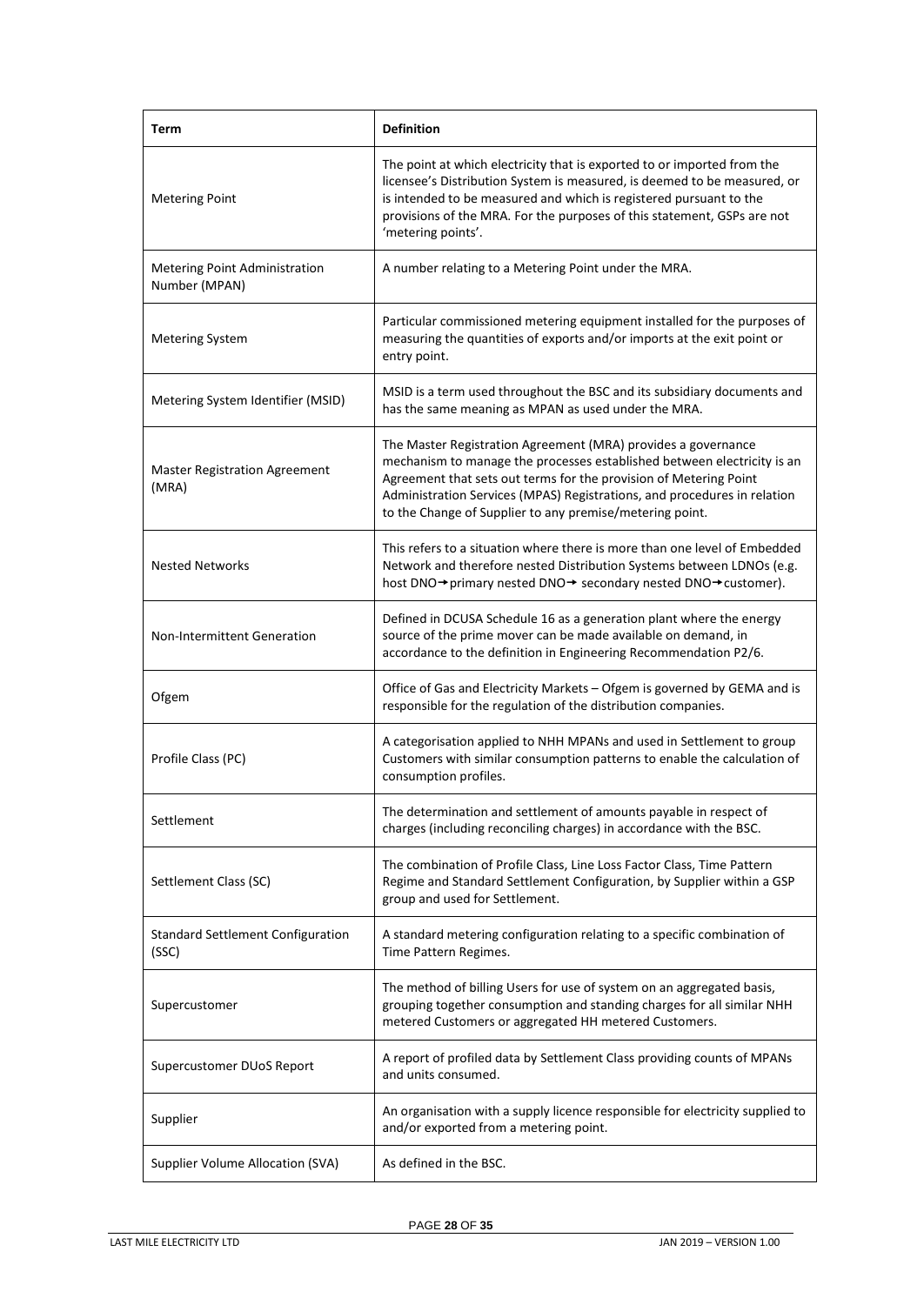| Term                      | <b>Definition</b>                                                                                                                                                                                         |
|---------------------------|-----------------------------------------------------------------------------------------------------------------------------------------------------------------------------------------------------------|
| Time Pattern Regime (TPR) | The pattern of switching behaviour through time that one or more meter<br>registers follow.                                                                                                               |
| <b>Unmetered Supplies</b> | Exit points deemed to be suitable as unmetered supplies as permitted in<br>the Electricity (Unmetered Supply) Regulations 2001 and where operated<br>in accordance with BSC procedure 520 <sup>10</sup> . |
| Use of System Charges     | Charges which are applicable to those parties which use the Distribution<br>System.                                                                                                                       |
| User                      | Someone that has a use of system agreement with the DNO e.g. a supplier,<br>generator or other DNO.                                                                                                       |

<sup>10</sup> Balancing and Settlement Code Procedures are available fro[m http://www.elexon.co.uk/pages/bscps.aspx](http://www.elexon.co.uk/pages/bscps.aspx)

l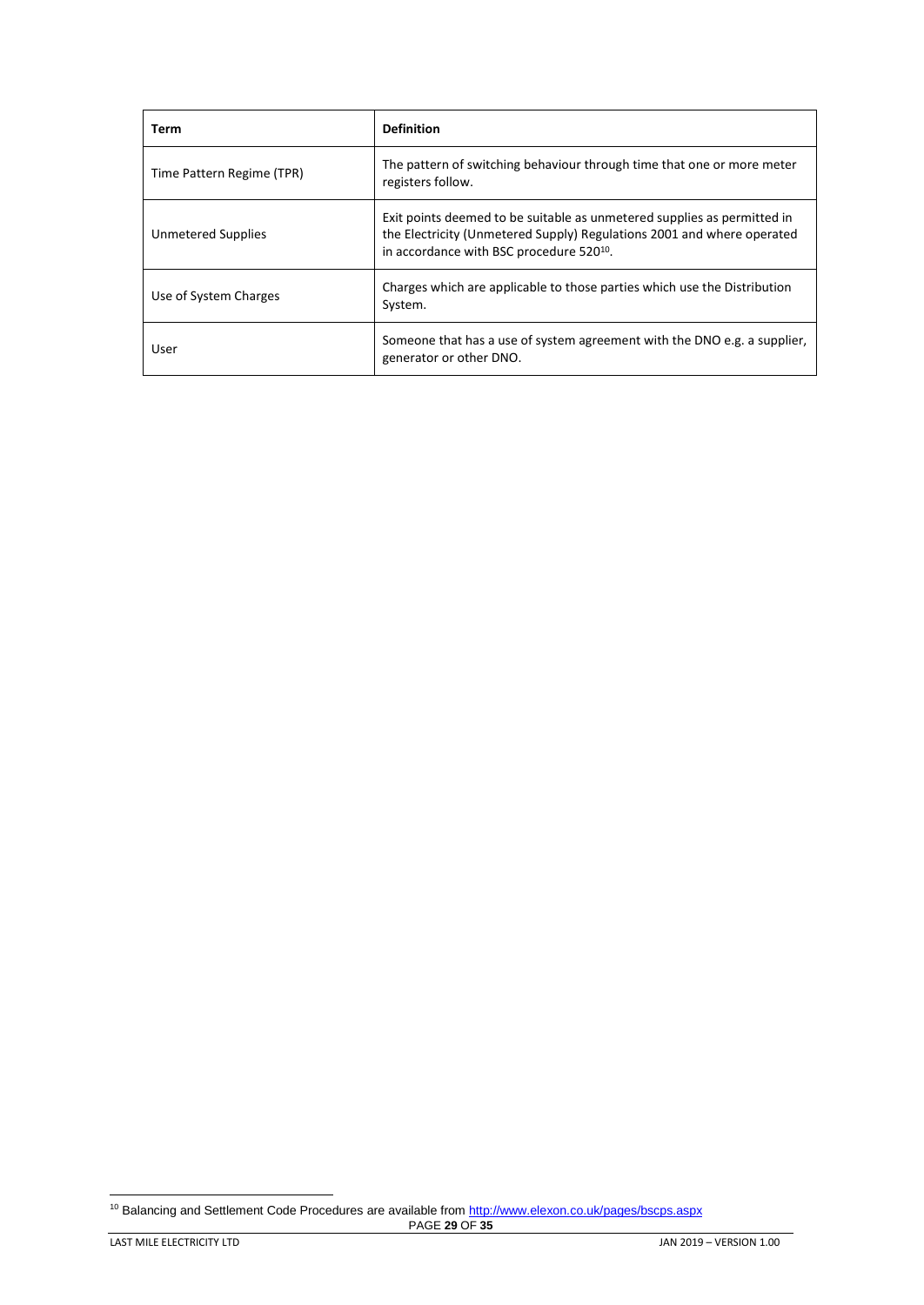# <span id="page-29-0"></span>**Appendix 2 - Guidance notes<sup>11</sup>**

#### <span id="page-29-1"></span>**Background**

- 1.1. The electricity bill from your Supplier contains an element of charge to cover electricity distribution costs. This distribution charge covers the cost of operating and maintaining a safe and reliable Distribution System that forms the 'wires' that transport electricity between the national transmission system and end users such as homes and businesses. Our Distribution System includes overhead lines, underground cables, as well as substations and transformers.
- 1.2. In most cases, your Supplier is invoiced for the distribution charge and this is normally part of your total bill. In some cases, for example business users, the supplier may pass through the distribution charge as an identifiable line item on the electricity bill.
- 1.3. Where electricity is generated at a premises your Supplier may receive a credit for energy that is exported on to the Distribution System. These credits are intended to reflect that the exported generation may reduce the need for traditional demand led reinforcement of the Distribution System.
- 1.4. Understanding your distribution charges could help you reduce your costs and increase your credits. This is achieved by understanding the components of the charge to help you identify whether there may be opportunities to change the way you use the Distribution System.

#### <span id="page-29-2"></span>**Meter point administration**

- 1.5. We are responsible for managing the electricity supply points that are connected to our Distribution System. Typically every supply point is identified by a Meter Point Administration Number (MPAN). A few supply points may have more than one MPAN depending on the metering configuration (e.g. a school which may have an MPAN for the main supply and a MPAN for catering).
- 1.6. The full MPAN is a 21 digit number, preceded by an 'S' and includes supplementary data. The MPAN applicable to a supply point is found on the electricity bill from your Supplier. This number enables you to establish who your electricity distributor is, details of the characteristics of the supply and importantly the distribution charges that are applicable to your premise.

PAGE **30** OF **35** l <sup>11</sup> These guidance notes are provided for additional information and do not form part of the application of charges.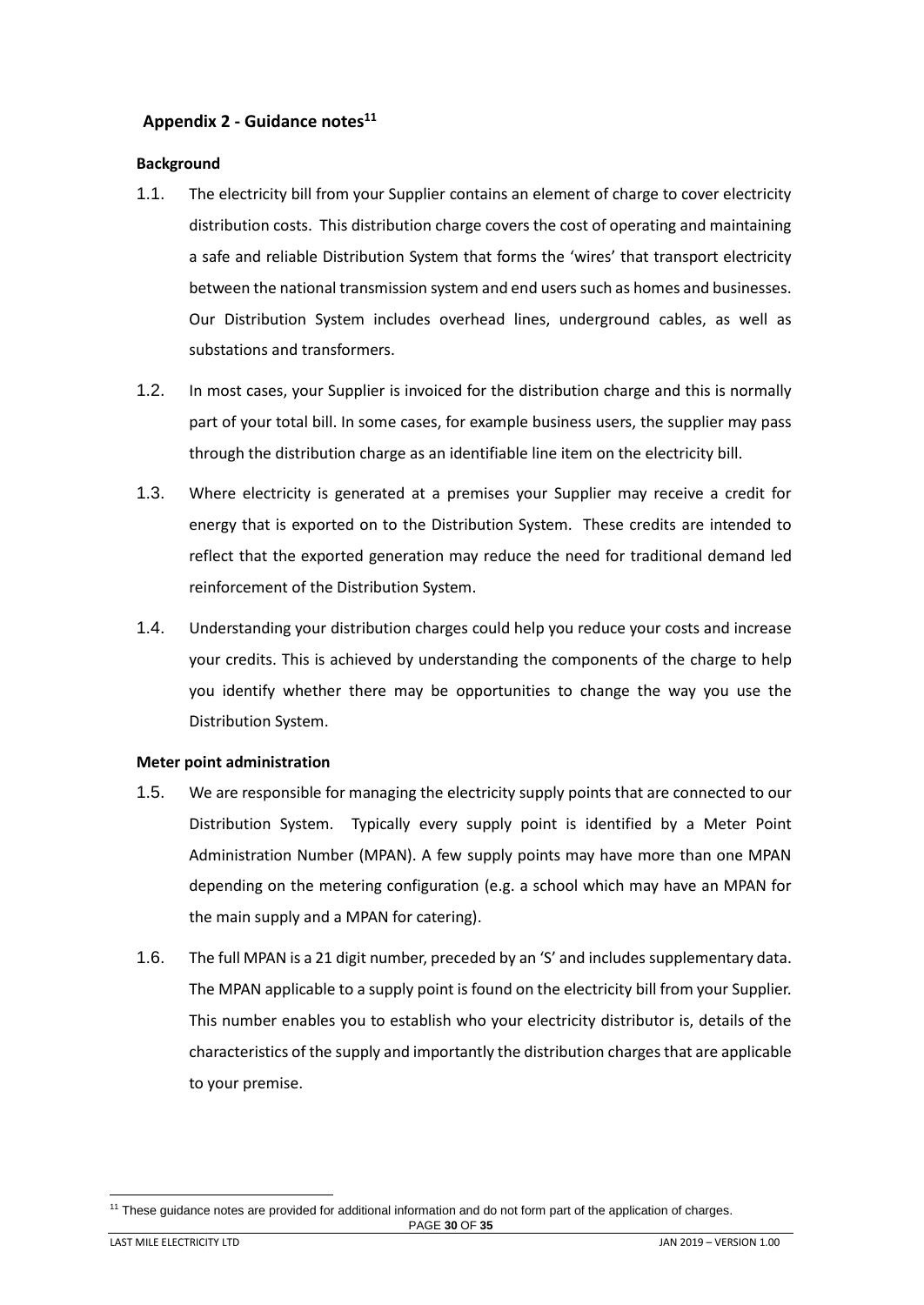1.7. The 21-digit number is normally presented in two sections as shown in the following diagram. The top section is supplementary data which gives information about the characteristics of supply, while the bottom 'core' is the unique identifier.



Full MPAN diagram

- 1.8. Generally, you will only need to know the Distributor ID and LLFC to identify the distribution charges for your premises. However, there are some premises where charges are specific to that site. In these instances the charges are identified by the core MPAN. The Distributor ID for Last Mile Electricity Ltd is 26.. Other Distributor IDs can be referenced in the glossary.
- 1.9. Additionally it can be useful to understand the profile class provided in the supplementary data. The profile class will be a number between 00 and 08. The following list provides details of the allocation of profile classes to types of customers:
	- '01' Domestic customers with unrestricted supply
	- '02' Domestic customers with restricted load, for example off-peak heating
	- '03' Non-domestic customers with unrestricted supply
	- '04' Non-domestic customers with restricted load, for example off-peak heating
	- '05' Non-domestic maximum demand customers with a Load Factor of less than 20%
	- '06' Non-domestic maximum demand customers with a Load Factor between 20% and 30%
	- '07' Non-domestic maximum demand customers with a Load Factor between 30% and 40%
	- '08' Non-domestic maximum demand customers with a Load Factor over 40% or non-half-hourly metered generation customers
	- '00' Half-hourly metered demand and generation customers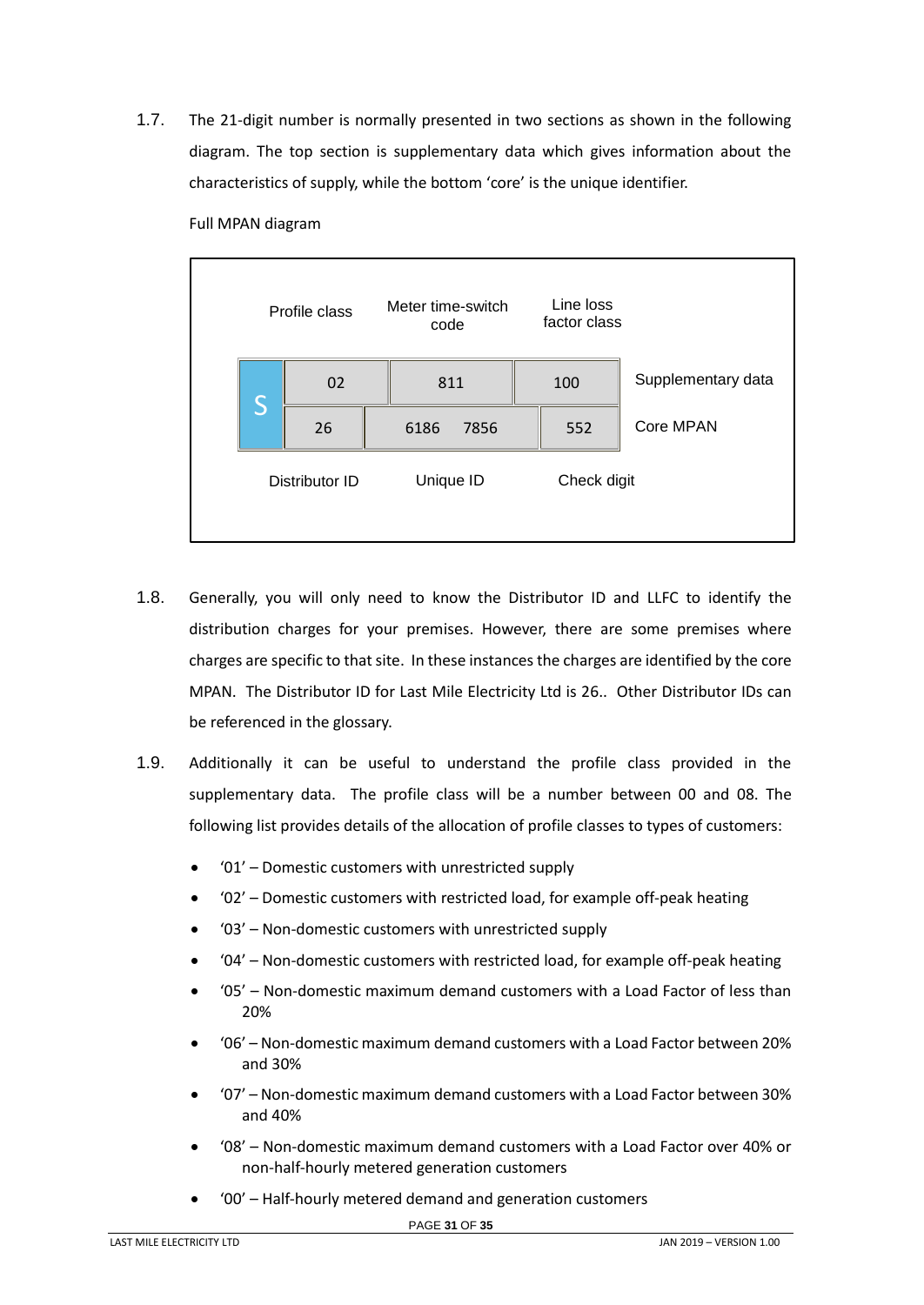- 1.10. Unmetered Supplies will be allocated to profile class 01, 08 and 00 depending on the type of load or the measurement method of the load.
- 1.11. The allocation of the profile class will affect your charges. If you feel that you have been allocated the wrong profile class, please contact your Supplier as they are responsible for this.

#### <span id="page-31-0"></span>**Your charges**

- 1.12. All distribution charges that relate to our Distributor ID 26are provided in this statement.
- 1.13. You can identify your charges by referencing your LLFC, from Annex 1. If the MPAN is for a Designated EHV Property then the charges will be found in Annex 2. In a few instances, the charges maybe contained in Annex 3 or Annex 6. When identifying charges in Annex 2, please note that some line LLFCs have more than one charge. In this instance you will need to select the correct charge by cross referencing with the core MPAN provided in the table.
- 1.14. Once you have identified which charge structure applies to your MPAN then you will be able to calculate an estimate of your distribution charge using the calculator provided in the spreadsheet 'Schedule of charges and other tables' found in the sheet called 'Charge Calculator'. This spreadsheet can be downloaded from [www.lastmile-uk.com](http://www.energetics-uk.com/our-utility-networks/energetics-electricity-networks/)

# <span id="page-31-1"></span>**Reducing your charges**

- 1.15. The most effective way to reduce your energy charges is to reduce your consumption by switching off or using more energy efficient appliances. However, there are also other potential opportunities to reduce your distribution charges; for example, it may be beneficial to shift demand or generation to a better time period. Demand use is likely to be cheaper outside the peak periods and generation credits more beneficial during peak periods, although the ability to directly benefit will be linked to the structure of your supply charges.
- 1.16. The calculator mentioned above provides the opportunity to establish a forecast of the change in distribution charges that could be achieved if you are able to change any of the consumption related inputs.

# <span id="page-31-2"></span>**Reactive power and reactive power charges**

1.17. Reactive power is a separately charged component of connections that are half-hourly metered. Reactive power charges are generally avoidable if 'best practice' design of the properties' electrical installation has been provided in order to maintain a power factor between 0.95 and unity at the Metering Point.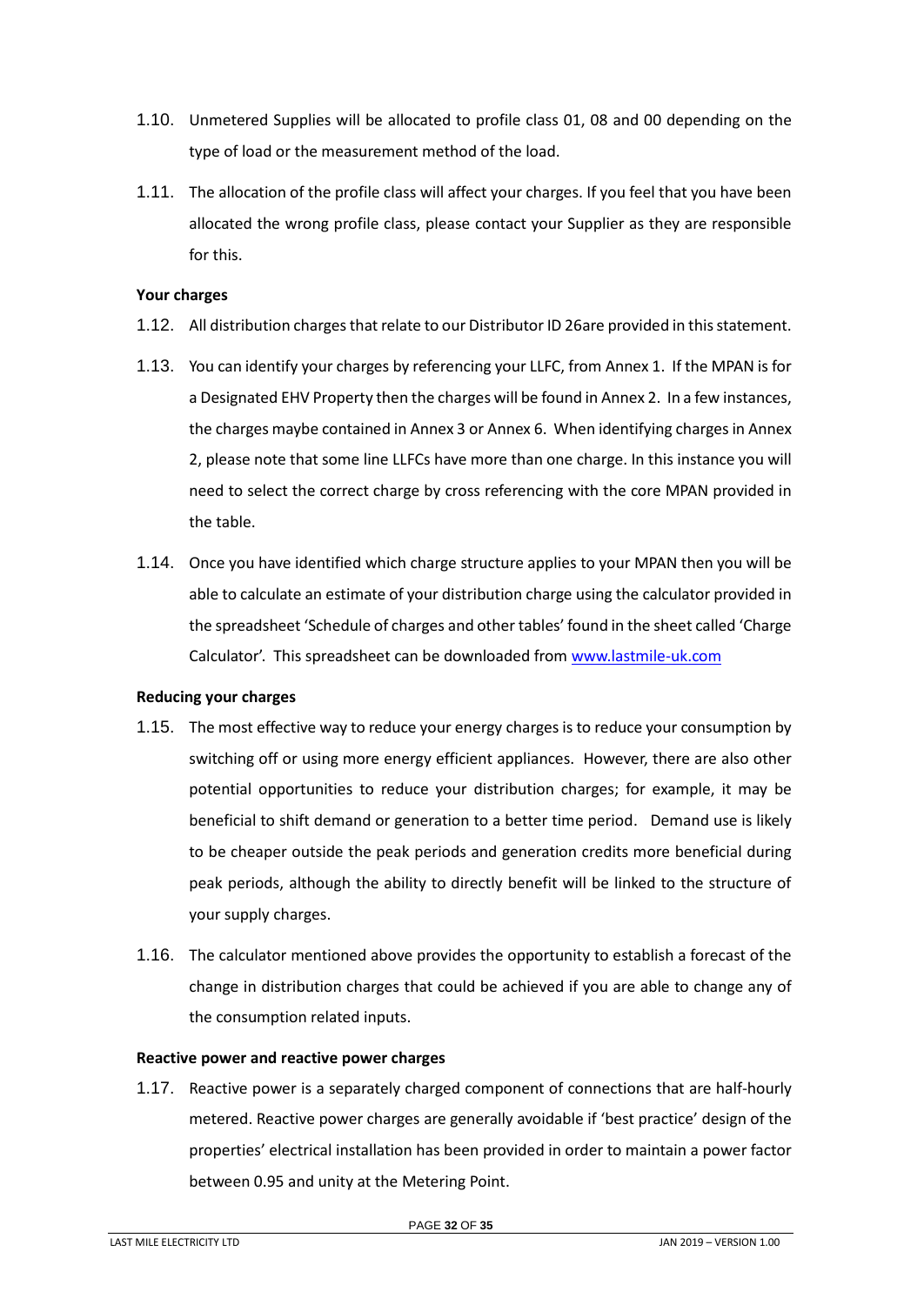- 1.18. Reactive Power (kVArh) is the difference between working power (active power measured in kW) and total power consumed (apparent power measured in kVA). Essentially it is a measure of how efficiently electrical power is transported through an electrical installation or a Distribution System.
- 1.19. Power flowing with a power factor of unity results in the most efficient loading of the Distribution System. Power flowing with a power factor of less than 0.95 results in much higher losses in the Distribution System, a need to potentially provide higher capacity electrical equipment and consequently a higher bill for you the consumer. A comparatively small improvement in power factor can bring about a significant reduction in losses since losses are proportional to the square of the current.
- 1.20. Different types of electrical equipment require some 'reactive power' in addition to 'active power' in order to work effectively. Electric motors, transformers and fluorescent lighting, for example, may produce poor power factors due to the nature of their inductive load. However, if good design practice is applied then the poor power factor of appliances can be corrected as near as possible to source. Alternatively poor power factor can be corrected centrally near to the meter.
- 1.21. There are many advantages that can be achieved by correcting poor power factor. These include: reduced energy bills through lower reactive charges, lower capacity charges and reduced power consumption and reduced voltage drop in long cable runs.

#### <span id="page-32-0"></span>**Site-specific EDCM charges**

- 1.22. A site classified as a Designated EHV Property is subject to a locational-based charging methodology (referred to as EDCM) for higher voltage network users. Distributors use two approved approaches: Long Run Incremental Cost Pricing (LRIC) and Forward Cost Pricing (FCP) and we follow whichever method is utilised by the relevant distributor in their Distribution Service Area. The EDCM will apply to Customers connected at Extra High Voltage or connected at High Voltage and metered at a high voltage substation.
- 1.23. EDCM charges are site-specific, reflecting the degree to which the local and higher voltage networks have the capacity to serve more demand or generation without the need to upgrade the electricity infrastructure. The charges also reflect the networks specifically used to deliver the electricity to the site as well as the usage at the site. Generators with non-intermittent output and deemed to be providing beneficial support to our networks may qualify to receive credit.
- 1.24. The charges under the EDCM comprise of the following individual components: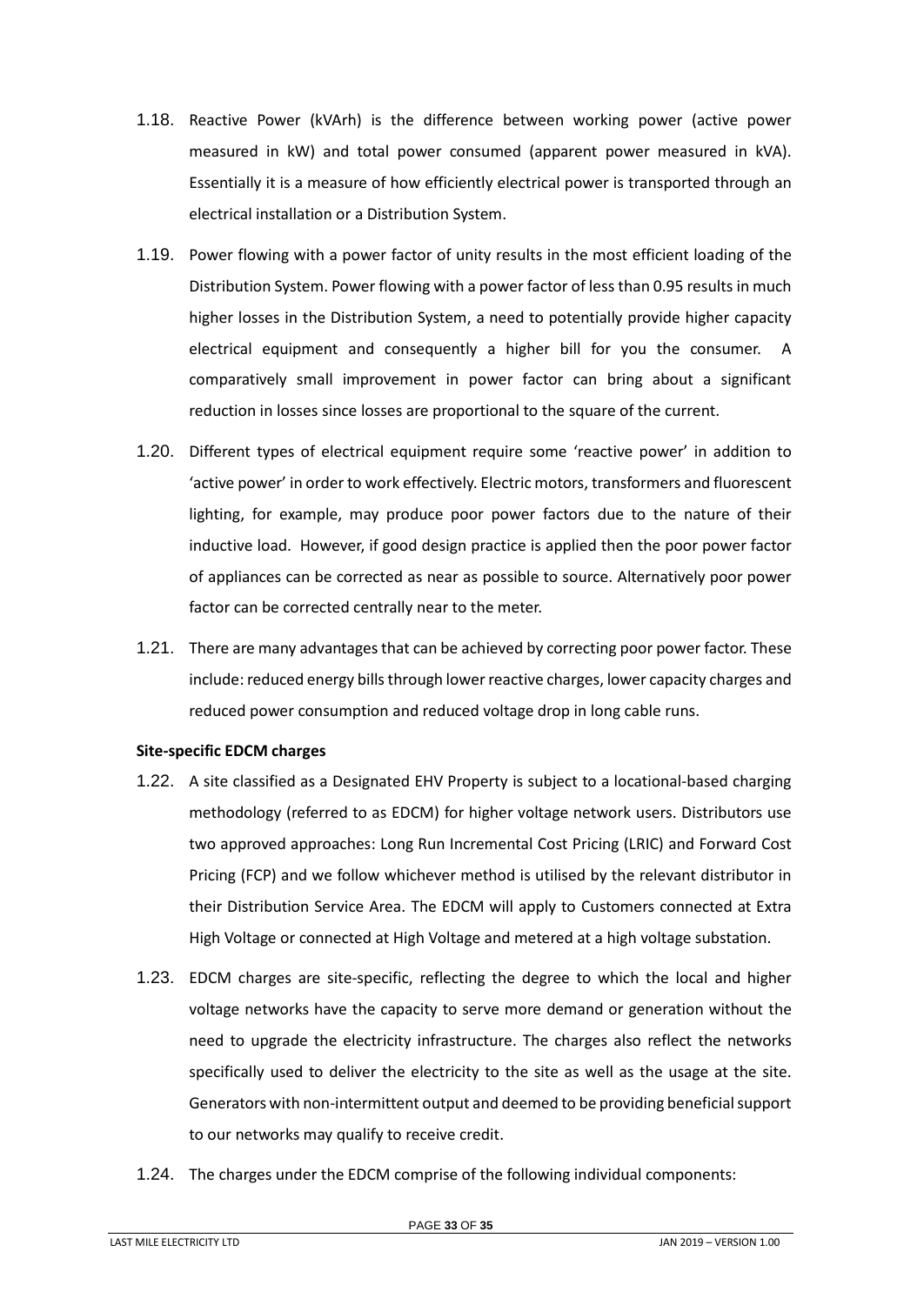a) **Fixed charge (pence/MPAN/day)** - This charge recovers operational costs associated with those connection assets that are provided for the 'sole' use of the customer. The value of these assets is used as a basis to derive the charge.

b) **Capacity charge (pence/kVA/day)** - This charge comprises the relevant FCP/LRIC component, the National Grid Electricity Transmission cost and other regulated costs.

Capacity charges are levied on the MIC, MEC, and any exceeded capacity. You may wish to review your MIC or MEC periodically to ensure it remains appropriate for your needs as you may be paying for more capacity than you require. If you wish to make changes contact us via the details in paragraph [1.12](#page-4-2)

The LRIC cost is locational and reflects our assessment of future network reinforcement necessary at voltage of connection (local) and beyond at all higher voltages (remote) relevant to the customer's connection. This results in the allocation of higher costs in more capacity congested parts of the network reflecting the greater likelihood of future reinforcement in these areas, and the allocation of lower costs in less congested parts of the network. The local LRIC cost is included in the capacity charge.

Our regulated costs include direct and indirect operational costs and a residual amount to ensure recovery of our regulated allowed revenue. The capacity charge recovers these costs using the customer usage profile and the relevant assets being used to transport electricity between the source substation and customer's Metering Point.

c) **Super-red unit charge (pence/kWh**) - This charge recovers the remote LRIC component. The charge is positive for import and negative for export which means you can either reduce your charges by minimising consumption or increasing export at those times. The charge is applied on consumption during the Super-red time period as detailed in Annex 2.

- 1.25. Future charge rates may be affected by consumption during the Super-red period, therefore reducing consumption in the Super-red time period may be beneficial.
- 1.26. **Reactive Power** -The EDCM does not include a separate charge component for any reactive power flows (kVAr) for either demand or generation. However, the EDCM charges do reflect the effect on the network of the customer's power factor, for example unit charges can increase if your site power factor is poor (lower than 0.95). Improving your site's power factor will also reduce the maximum demand (kVA) for the same power consumed in kW thus providing scope to reduce your agreed capacity requirements.